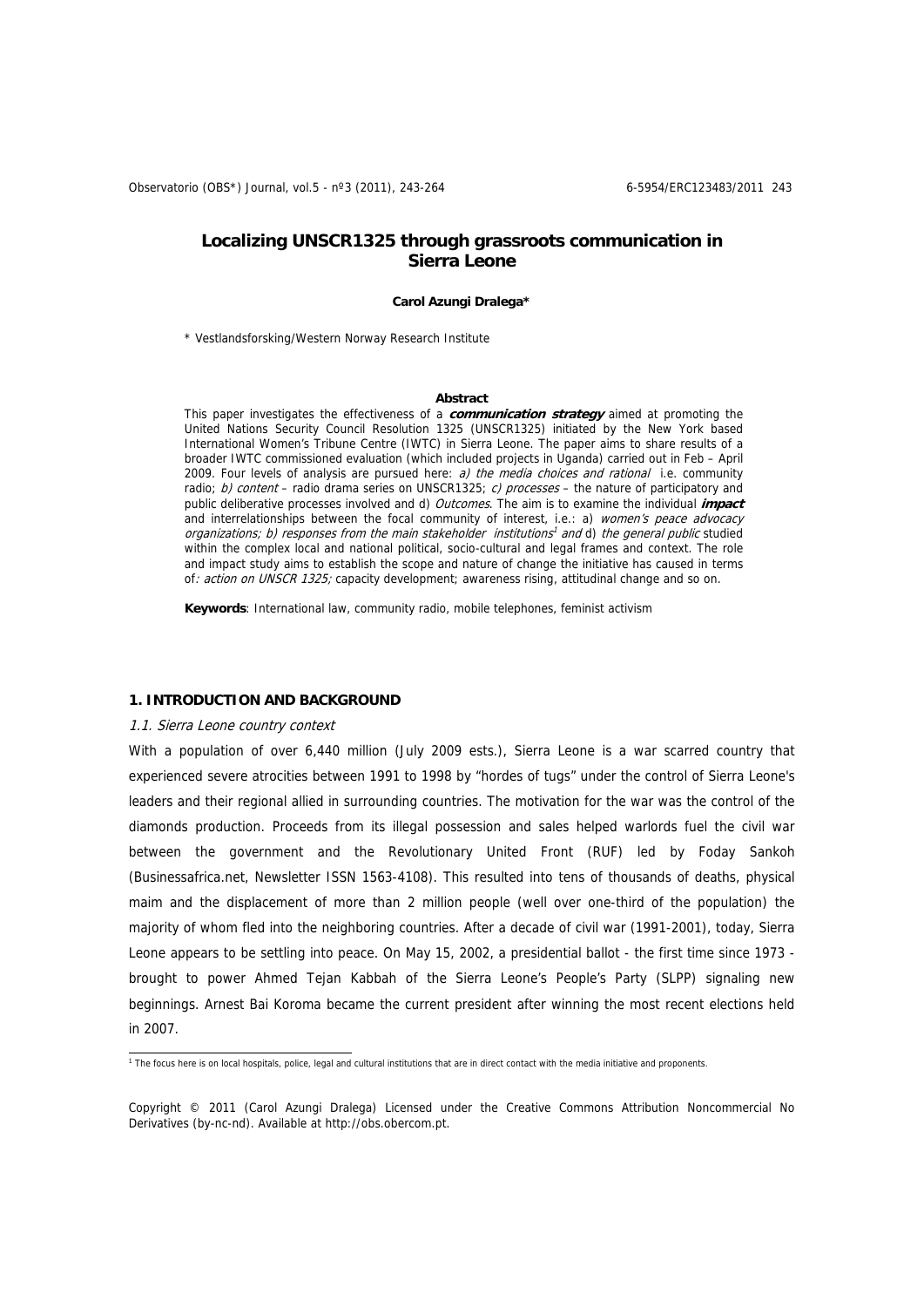On the socio-economic front, according to the latest UN Human Development indices, Sierra Leone is the poorest country out of the 179 global rankings, which also placed Sierra Leone is reported as an extremely poor nation with tremendous inequality in income distribution. The fate of the economy depends upon the maintenance of domestic peace and the continued receipt of substantial aid from abroad, which is essential to offset the severe trade imbalance and supplement government revenues.

The mediascape (see table below) in the country is indicative of higher access and ownership levels of radio as compared to other media. The statistics also indicate growing levels of mobile telephones, which can be seen as a positive factor in exploiting radio as a participatory communication tools. It is important to note that despite these high levels of radio penetration and increasing mobile communications in both countries, women especially in the rural areas are still lagging behind in accessing information, even through radio. Despite the dominant understanding that radio ownership in the household is "a family affair", the number of women having control over radio sets is low.

| Table showing selected media facts for Sierra Leone                                              |                                       |  |  |  |
|--------------------------------------------------------------------------------------------------|---------------------------------------|--|--|--|
|                                                                                                  | Sierra Leone                          |  |  |  |
| Percentage of access to radio                                                                    | 80%                                   |  |  |  |
| Radio stations<br>(private and                                                                   | 16FM (2006)                           |  |  |  |
| community)                                                                                       |                                       |  |  |  |
| Ratio/Percentage of male and                                                                     | 80%, 68% respectively                 |  |  |  |
| women radio listeners                                                                            |                                       |  |  |  |
| Literacy levels                                                                                  | 35.1%                                 |  |  |  |
|                                                                                                  | $Men - 46.9\%$ : <i>Women</i> - 24.4% |  |  |  |
| Television broadcast station                                                                     | 2(1999)                               |  |  |  |
| Internet subscribers                                                                             | 13,900 (2009) 0.5% of population      |  |  |  |
| Pay phones                                                                                       | 24,000 mainlines (2001)               |  |  |  |
| Mobile telephones                                                                                | 420,000 (2007) (Wikipedia)            |  |  |  |
| Source: BBC World Service Trust and Search for Common Ground, 2007/9 (Sierra Leone). CID country |                                       |  |  |  |
| facts.                                                                                           |                                       |  |  |  |

# 1.2. IWTC and its communication program

The International Women's Tribune Centre (IWTC) is an international non-governmental organization established in l976 following the United Nations International Women's Year World Conference in Mexico City. IWTC's work centres on "empowering people and building communities through the provision of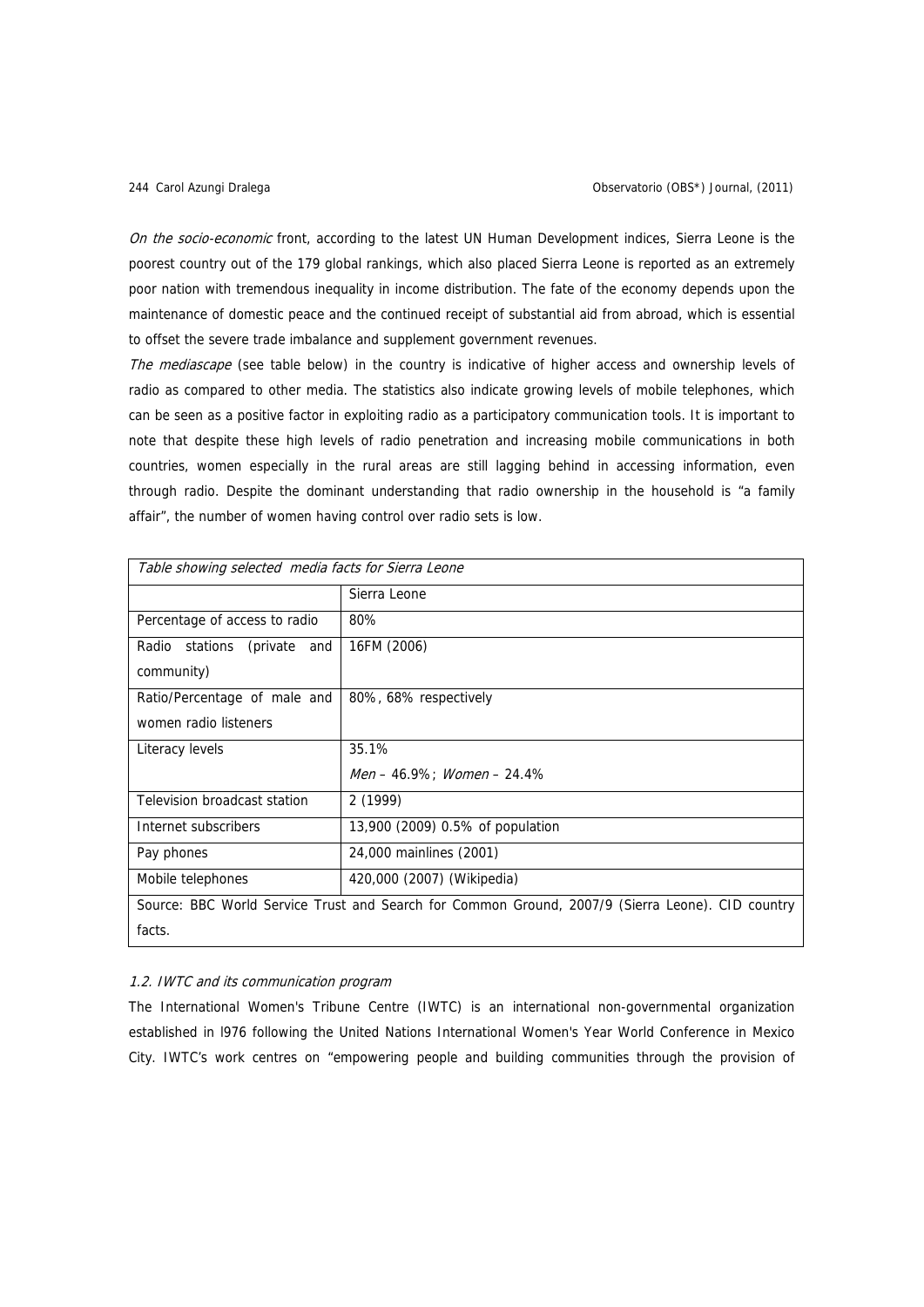communication, information, education, and organizing support services to women's organizations and community groups working to improve the lives of women, particularly low-income women, in Africa, Asia and the Pacific, Latin America and the Caribbean, Eastern Europe and Western Asia". Access to information and the ability to communicate are considered basic to the process of women's empowerment, to women's ability to re-defining development paradigms, to women's participation in the public policy arena and to the building of democratic societies. The organizations work is focused in four program areas: (1) human rights, (2) information access and communication capacity-building; (3) networking and organizational support; and (4) Women, Ink, a knowledge-brokering service. Most relevant for this analysis is IWTC's pursuit of participatory approaches to their work and the need to make explicit the linkages between global policies and the everyday realities confronting women living in poverty. Through workshops and training programs, information materials and services, networking and enabling linkages, IWTC attempts to build bridges between the international and the national, between the abstract and the concrete, between policy and people, and between ideas and actions<sup>2</sup>.

Following the above stated ambitions, the IWTC program activities in Sierra Leone focus on the dissemination of the UN Security Council Resolution 1325 – a crucial resolution passed in October 2000, that marked the first time the UN Security Council addressed the disproportionate and unique impact of armed conflict on women and recognized their contributions to conflict prevention, peacekeeping, conflict resolution and peace-building. This same document stressed the importance of women's equal and full participation as active agents in peace and security<sup>3</sup>.

The overall aim of the project in Sierra Leone was to simplify, demystify and bring this global resolution (R1325) to the grassroots levels on the one hand and to amplify and give voice to war and conflict afflicted women on the other hand – the country/and regions targeted for this exercise because they were emerging from war and conflict. The emphasis was on *participation, ownership, understanding, relevancy,* empowerment, advocacy and action. IWTC would achieve this:

- Through participatory approaches namely; (write shop, storytelling, focus group discussions during the training workshops participating partners would generate real life stories and
- Develop radio drama episodes in local languages on R1325 that would help raise awareness levels among the communities of interest. These activities aimed to:
- Create better understanding of the R1325 among partners,
- Create a sense of ownership thereby fostering relevancy of the message,
- Boost partner organisations' advocacy capacity beyond the program frames.

 2 You can find more detailed information on IWTC's work here: http://www.iwtc.org/63/index.html <sup>3</sup> See simplified version here: http://www.iwtc.org/1325\_text.txt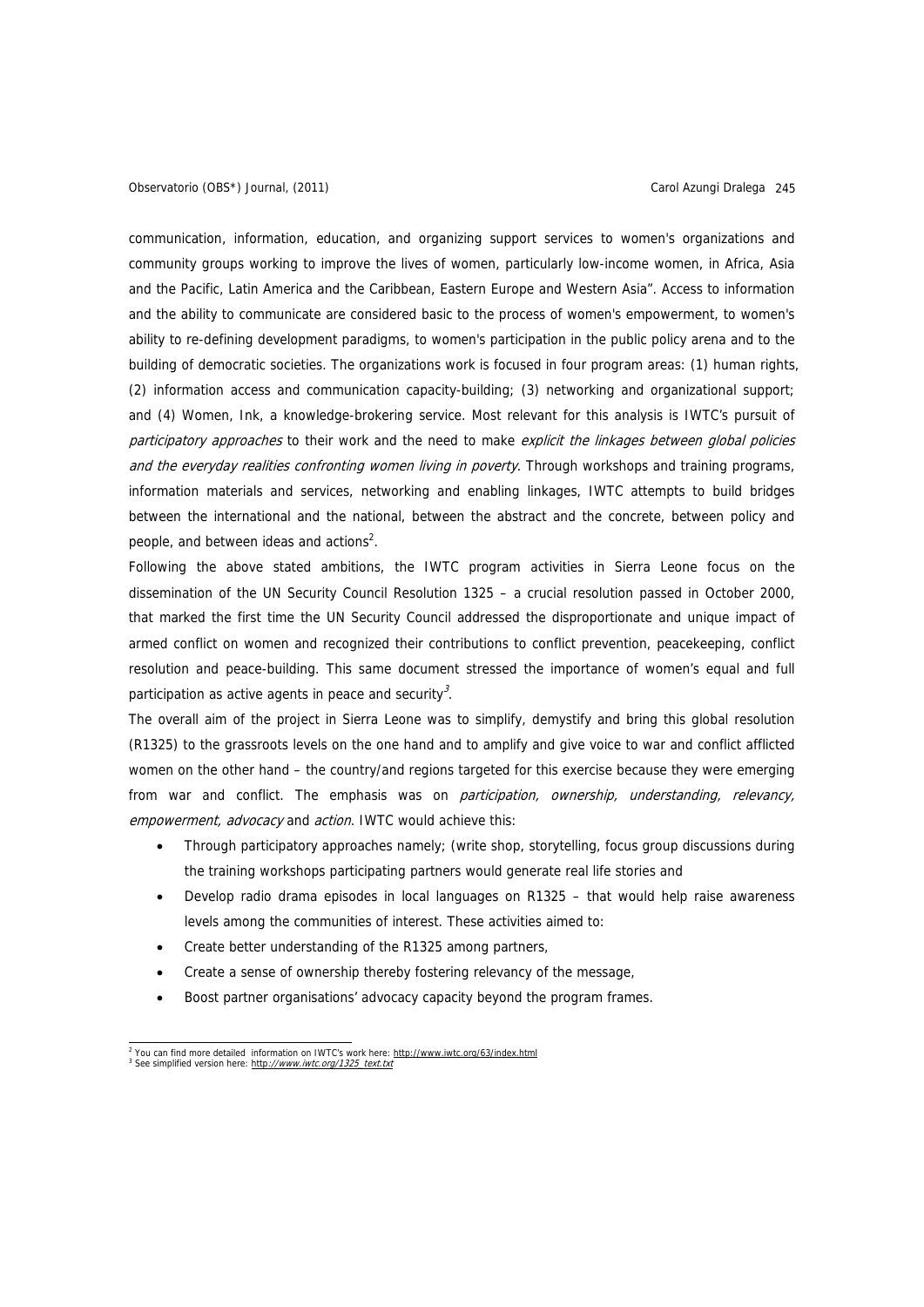These objective would be achieved by using community radio as the preferred medium for awareness raising on UNSCR 1325 and the engagement of the critical mass of women's voices and community perspectives at the local levels on the issues of peace-building. Radio was chosen mainly because of its comparative advantage over other media in reaching the target masses. Some of the advantages in using radio as a tool for social change and participatory communication include the fact that: radio is costeffective; conveys the spoken language and can therefore reach the huge illiterate population in rural areas (also a target for IWTC work); its outreach and geographic coverage are better than those of other media; it is relevant to local practices, traditions and culture; it's sustainability is feasible; and radio allows for the convergence with other media such as internet, (mobile) telephony and so on (Gumicio-Dagron 2001; Jones & Lewis 2006).

The workshops in Sierra Leone were also aimed at creating a space for participants to discuss SCR 1325 and locate it within their own contexts and realities with the ultimate goal of producing radio programs, it allowed participants to choose the themes for the programs, based on a discussion among participants about the major issues that women face or find important in their post-conflict country. Further, once the themes had been decided, participants divided into groups and came up with a drama, based on the realities of women's lives in Sierra Leone, which they then acted out. Dialogue and plot from these skits made their way into the final radio productions. The workshops in Sierra Leone were a day long at 3 different locations, and the end-goal was 3 radio dramas (see appendix 2).

#### 1.3. Methodology, constraints and limitations of this assessment

Telephone interviews were carried out with respondents from Sierra Leone. In addition, questionnaires were also prepared and administered online (for those that the researcher was unable to access by telephone). Both interviews and questionnaires were administered to participants of the participatory methodologies. Respondents included representatives of women's organisations who took part in the workshops (see appendix 1). The researcher also talked to the consultant who worked with the projects.

It was difficult to reach some important respondents either because they had changed jobs/contacts, were travelling abroad or simply had no telephone contacts. This probably denies this analysis a holistic insight into the program experiences. What follows now is a detailed analysis of the programs strengths, weaknesses and recommendations. Before the conclusions, a theoretical uptake and analysis of the program is undertaken to help situate the IWTC programs within the scholarship of current trends in development communication – with a focus on the dominant principles of *participatory communication* for social change and gender.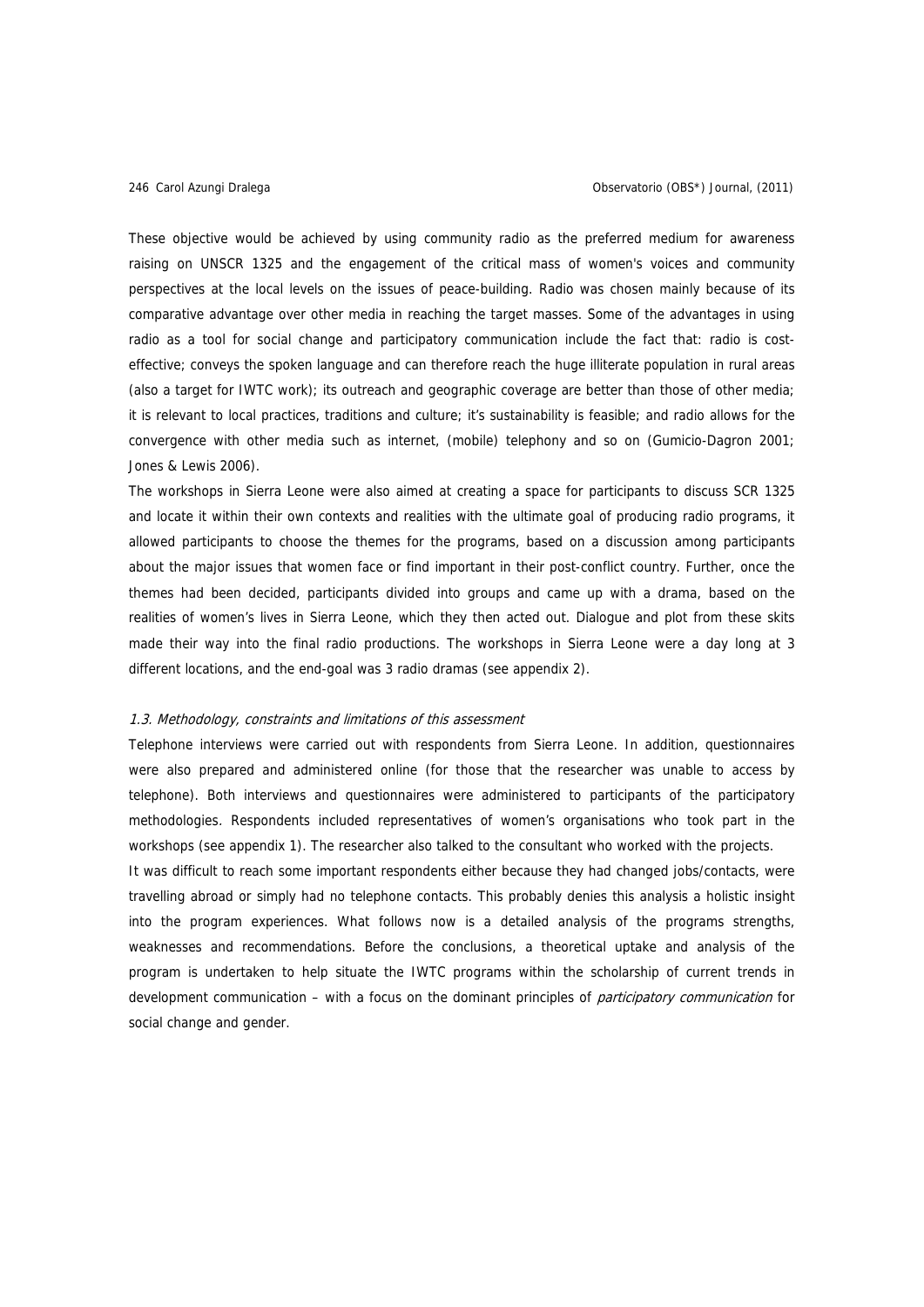## **2. THE PROGRAM**

The three drama episodes were repeatedly aired on twelve radio stations (see appendix 3 on coverage and partner organisations) for the period under contract i.e. as long as payment lasted. After each drama, the phone lines were opened for public participation – an initiative undertaken by Talking Drums, a partner organisation and not IWTC.

#### **2.1. Strengths of the programs**

## 2.1.1. Importance and relevance of content/issues highlighted

Respondents from the Sierra Leone program acknowledged the positive benefits from the use of radio as a mass media to relay the "Women Talk Peace" production asserting that radio is the most common, cheapest and most accessible medium (80% of general population) for this wide outreach. They all acknowledged the importance and relevance of issues raised from the drama. These, they agreed were good in bringing the messages of R1325 down to the common person.

In addition, the message or content of the three drama productions were appreciated as clear, simplified, well expressed, clearly defined and the focus well communicated an attribute to the participatory approached used to generate the stories during the workshop earlier.

All three themes of the productions were relevant to the needs and plight of the women that the organizations I spoke to dealt with in their day to day activities, namely issues of education, empowerment and gender based violence (SGBV). However, the most appreciated theme and perhaps most troubling was the message embedded in Episode 3 "Woman Wahala" – i.e. the recurrent problem of gender based violence against women in Sierra Leone. For instance, the respondent from Makeni said, in just one month alone (February 2009) fifteen women had been raped and four of them killed and police had no culprits signifying SGBV and impunity of culprits as the relevant theme to the R1325 program. From the call-ins, the episodes were generally received with "mixed feelings" represented by both supportive debates and calls for justice and a rejection of the messages, the latter emanating mostly from male callers. This duality can be seen as a strength for the program as it enable a society emerging from traumatic experiences to faceup to the true realities and debate the contentious issues - a step towards forging positive common grounds. Change is often resisted by those negatively affected by it. It is not surprising then that most of the negatives in the "mixed feeling" emanated from the men and particularly cultural leaders – signaling the need to mobilize more strategic episodes to bring these opposing factions onboard and also drive the point home.

On the other hand, the messages were very well received especially by the women. A good sign because for them who were often the victims of heinous crimes and inequality; "enough was enough" was the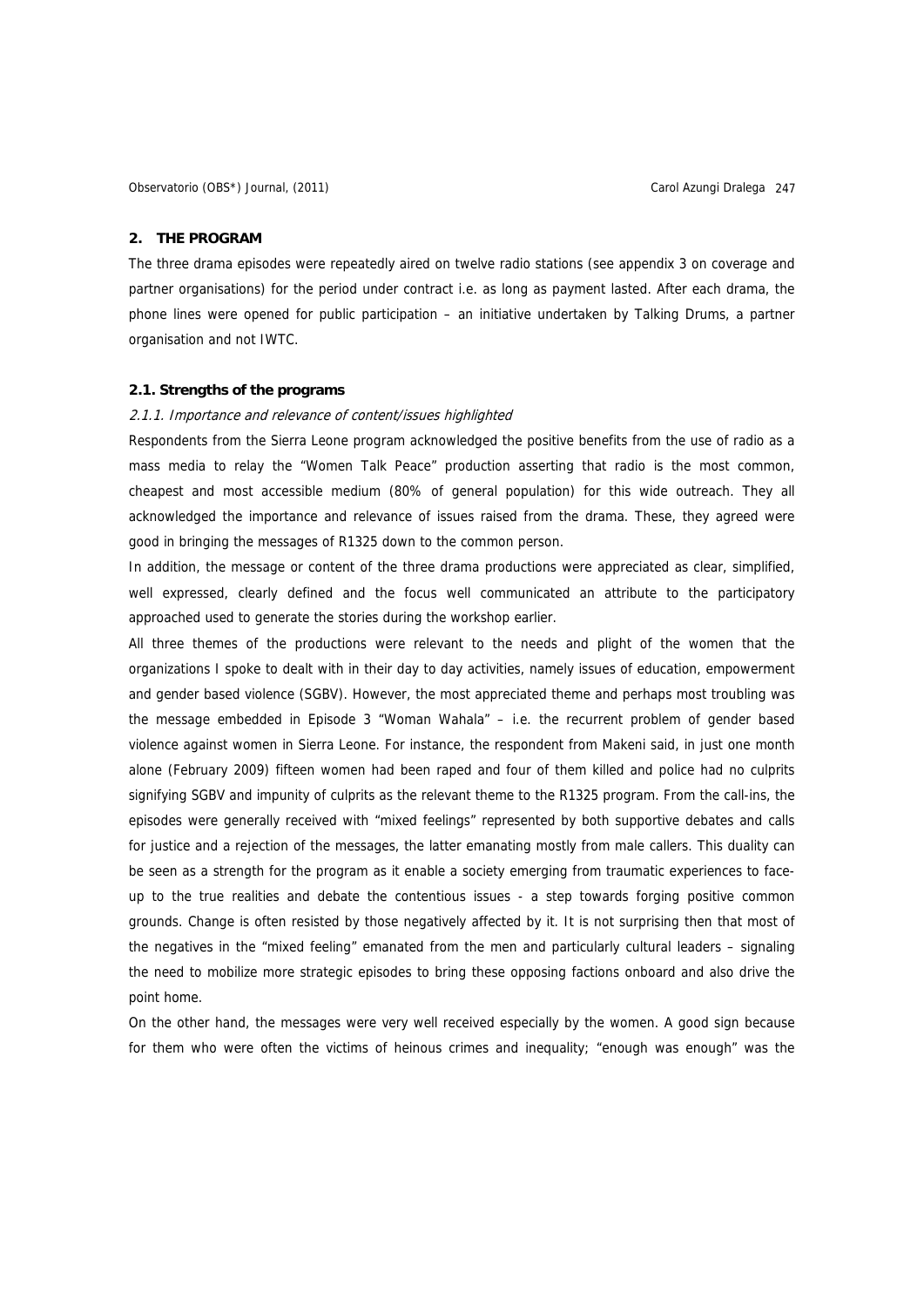recurrent resolution by the partners. This resolve, manifested in the unexpected high turnout in Kailahun and the complete ownership and sense of empowerment and free speech the participants felt and expressed during the workshops was evident during the collection of data for this assessment.

The timing of the episodes (March 8 – women's day 2008) was also seen as a great strategic decision as it happened at a time when there were ongoing activities and sensitization around issues of women and the R1325. As such, the public's attention and interest had been aroused.

#### 2.1.2. Strengths of the participatory approaches and of production elements

The participatory methodology of storytelling, FGDs and the write shops gave the participants a strong sense of ownership of the story and of the processes. According to one of the respondents; "the atmosphere was friendly, the consultant was warm and that energized and relaxed us – she (the consultant) made us believe that we could do it and when we did it, it was a great feeling" - Adama Kamara from the Network Movement for Justice and Development. For another participant the workshops helped bring together partner organization to work together for a common cause; "We bonded with my fellow colleagues in other organizations/civil society partners and together we knew we could achieve a lot"- Martha Chigozie from the Thorough Empowerment and Development for Women and Girls in Sierra Leone - also referred to as "Thorough Life". For Brima from the Women's Partnership for Justice and Peace; "through the participatory methods of storytelling and focused discussions, we were able to bring to light the very important issues affecting the bulk of our women such as education, violence and empowerment. This way we were able to give a voice to women with no voice".

In regards to the production elements, the use of the three local languages was useful and very appropriate in enabling the respective communities, fraught with high illiteracy levels to receive and understand these very important messages. This point is particularly supplemented by the fact that radio as the chosen channel of dissemination reaches further and wider than any other medium in Sierra Leone.

#### 2.1.3. Advocacy and capacity building

The experience was a learning lesson and a boost to the advocacy work of all the partner organizations as they worked with similar issues in their day-to-day operations and programs. Firstly, the workshop empowered them with a better understanding of the R1325. "Before the training we didn't really grasp the issues around SCR1325, the workshops and the radio drama helped increase our awareness as women's group advocates, we got better educated and gained insights into this very important legislation - now I can stand up and fearlessly talk about it" says Adama Kamara.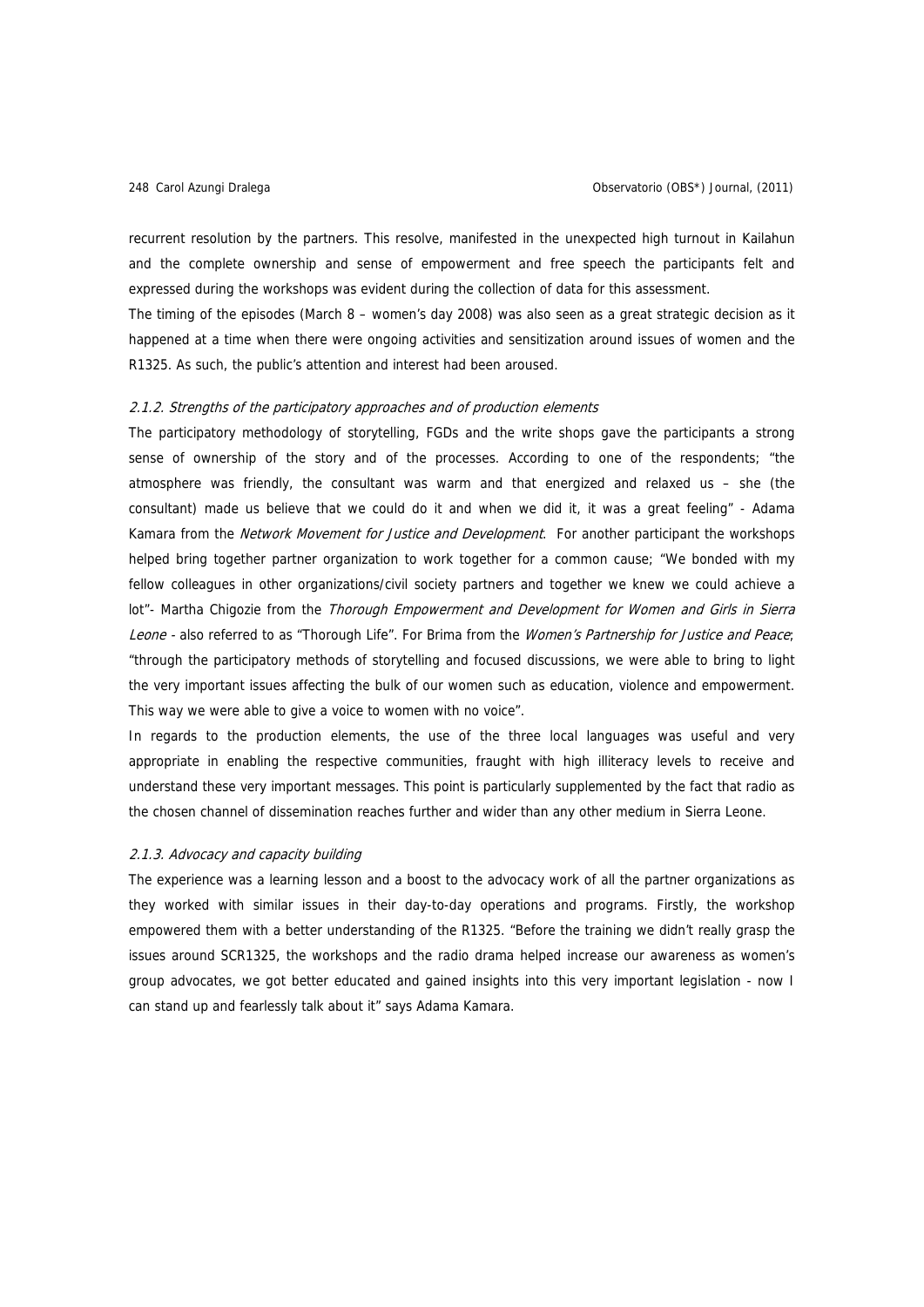# Observatorio (OBS\*) Journal, (2011) Carol Azungi Dralega 249

One of the most useful skills out of the drama generating workshops was the use of drama as a tool to disseminate important messages and sensitizing people on many issues – not just R1325 – Adama Kamara.

For Nancy Sesay from *Search for Common Ground*, the IWTC program on R1325 brought added value to advocacy groups like her own and instilled a sense of responsibility for the education of other women, and the fact that other countries in Africa are far ahead in its implementation "created renewed interest in us to lobby and ensure our government stops giving it lip service." Sesay adds that; "The experiences from the IWTC program was quite positive because most women engaged in local organizations hardly use international instruments for advocacy and lobbying, now most of them refer to R1325 in forums than ever before."

Some organisations took the experiences of the program to to new heights. For instance, Martha Chigozie's organisation, *Thorough life* raised own funding to discuss the R1325 on radio. For instance, Thorough Life bought airtime on Sky and Citizen (both private radio stations) and Sierra Leone Broadcasting Corporation (SLBC) the government-owned radio station to promote their outreach programs on R1325, get feedback through call-ins and clarify/discuss issues arising from the programs with the public. This feedback was then relayed to the Coalition of NGOs a parent organisation that also work with promoting the R1325.

Also, between october-december 2008, as part of their advocacy work, Thorough Life carried out awareness campaigns on R1325 in;

- Meetings with local leaders;
- Religious leaders; and in
- Market places.

For the market place awareness campaigns which coincided with the run-up to the 2008 local council elections, Thorough Life printered flyers and diagrams and spoke about the role and importance of having women in decision making positions. This particular campaign relates to the drama episode "Side by Side" which deals with the representation of women in achelons of power and decision-maing.

In Addition, Thorough Life organised training for local women leaders. See case study for other examples of further advocacy work inspired by and undertaken after the IWTC programs.

# **2.2. Gaps and challenges of the program**

The biggest weakness of the program was that it was too important and yet too short to deal with the dimensions of the problems R1325 addresses. More specifically: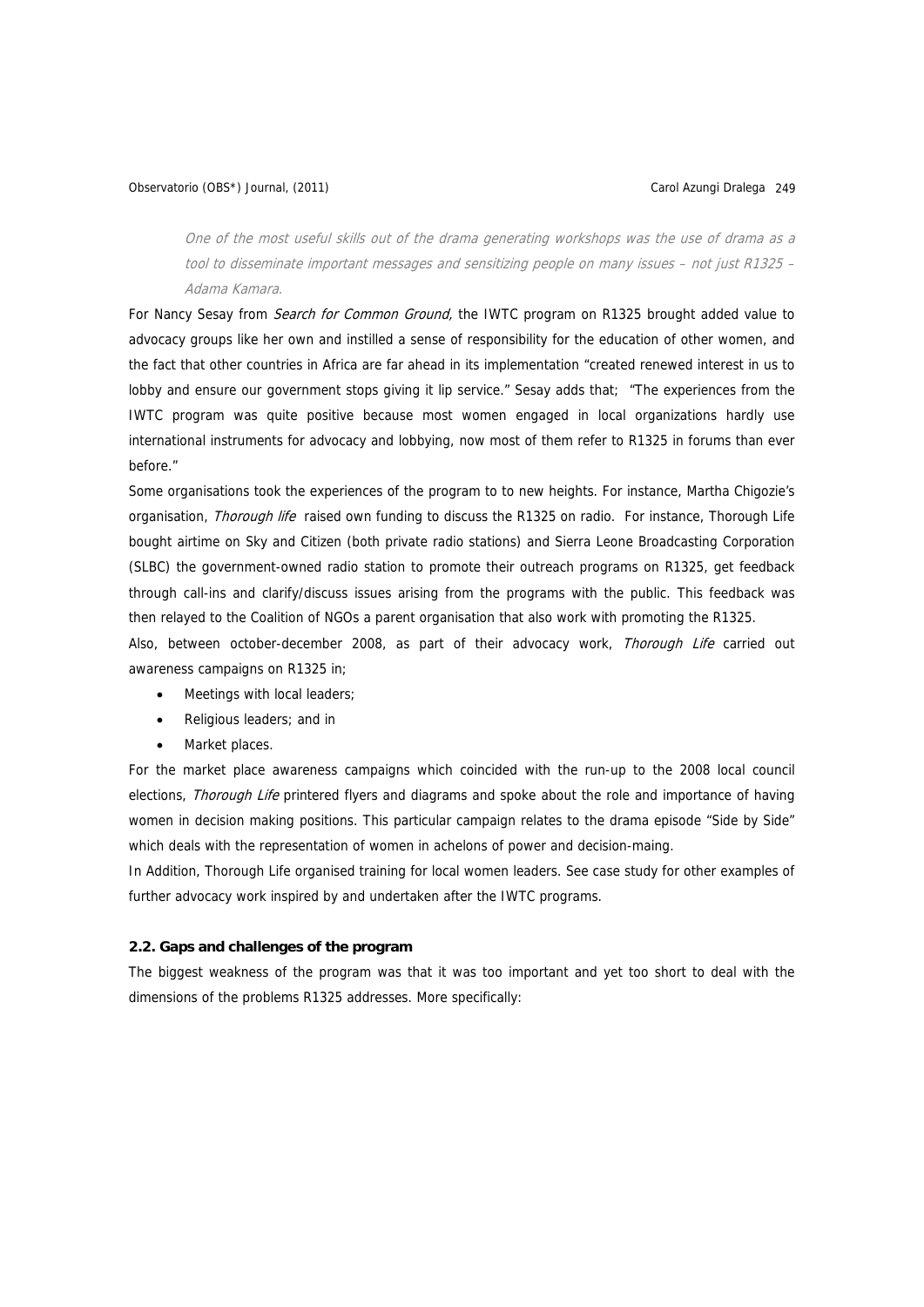#### 2.2.1. Socio-cultural barriers

Respondents highlighted the fact that people's perceptions in the target communities are still deeply rooted in cultural and patriarchal practices that are unfavorable to women. As a result, partner organizations pursuing further advocacy were shunned and worse still accused of bringing to Sierra Leone " the white man's ways and teaching our wives to be rebellious" by the male members of the communities. This was coupled by the fact that although radio was the most accessed medium and seen as "family property" fewer women listened to radio either because of the triple roles of women or because of the family power dynamics that meant men had an upper hand deciding what to listen to when and where thereby disadvantaging women access and listenership.

## 2.2.2. Time and financial gaps

Having some of the women come for rehearsals and recording on time was a challenge as most of the partners had other work responsibilities and other pressing but normal work schedules. Secondly, reports from Talking Drum, who organised for women partners to spearhead post-episode discussions on R1325 had trouble getting women on air as they often did not show up as it was not part of the IWTC planned and funded activity for Sierra Leone. Partner organisations mentioned deficiencies in financial remuneration for these activities but perhaps more importantly, the fact that the community radio stations stopped airing the dramas as soon as the payment for airtime finished - was detrimental to the program objectives.

## 2.2.3. Language issues

While some reports regarding the production elements indicated that casts doing local languages were not of the ethnic group and therefore most words were not pronounced right, other reports pointed out that the language was "too pro-youth" with slangs and youthful jargon that put off older publics who did not appreciate "casual and street colloquialism".

## 2.2.4. Sustainability of activities

All the respondents disapproved the split and long wait for the next drama episodes. Just like in the case of Uganda, continuity was highly and *urgently* desired in addition to maintaining contact with the partners.

#### **2.3. Recommendations and suggestions for way forward**

All respondents wanted the program to continue but had advice on several aspects. One of them was the use of more radio stations to convey the message, over period of time and not just on the 8 March and the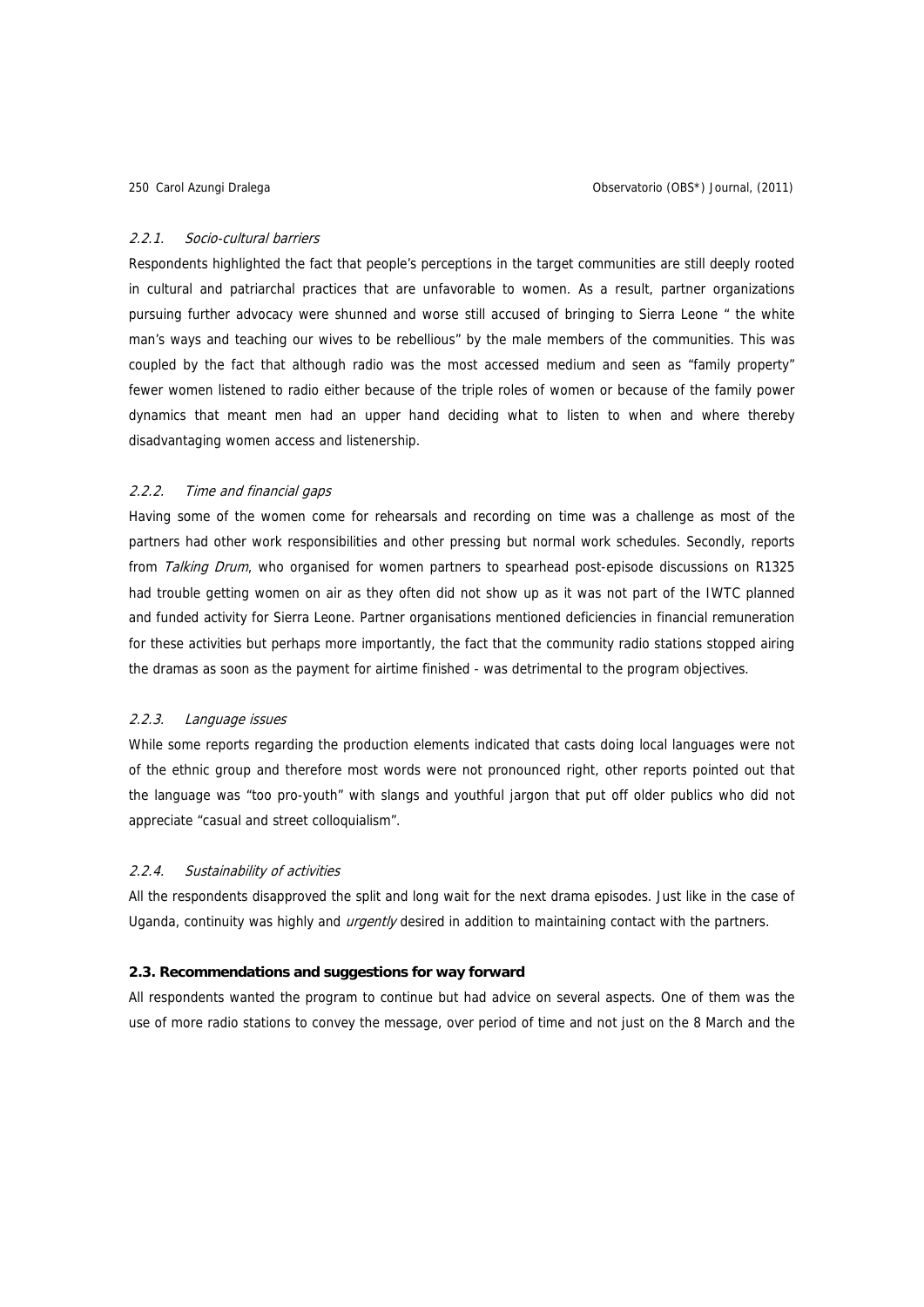Observatorio (OBS\*) Journal, (2011) Carol Azungi Dralega 251

weeks thereafter. The emphasis was on the need to design a program that lasts over a longer period to allow the message to sink. Following more specific recommendations:

# **2.3.1. Broaden scope of program**

#### Expand message and content

The message needed to be expanded to include a wider range of thorny issues afflicting women and to focus on other areas of the resolution other than those covered in the first three episodes. These include but not limited to:

- Female Genital Mutilation one of the most serious problems especially in Makeni.
- Teenage pregnancy and early marriages
- The Gender Based Violence should be multi-angles to drive the point home
- Former child solders program should include post-traumatic and therapeutic situations.

# Expand target audience and channels of dissemination

As earlier mentioned under weaknesses of the program, one of the biggest challenges facing advocacy work on R1325 was the debilitating perceptions and cultural barriers to social change. An increase therefore, in sensitization and education to target a wider audience and employ more channels of dissemination in the next episodes would be very useful. For instance, the respondents mentioned that further sensitization activities around the Resolution should not just focus on women (and men) but also more stakeholders some of whom are mentioned below:

- Duty bearers or the first actors who sign the Resolutions and shelf them i.e. police, parliament, court system etc.
- Cultural and religious leaders
- Grassroots people
- Go to market places and reach out to those too busy to listen to radio
- Reach out to schools
- Use men to reach out to fellow men etc.

In addition, as mentioned by Adama Kamara, it is fundamental to consider and work with national regulations in addition to the UNSC Resolution 1325. For instance, the Gender Act that is being negotiated currently brings together the three important issues a) Devolution of Estate, b) Regulation of customary marriage and c) the Domestic violence act - these pieces of national legislation tie together with the UNSCR 1325.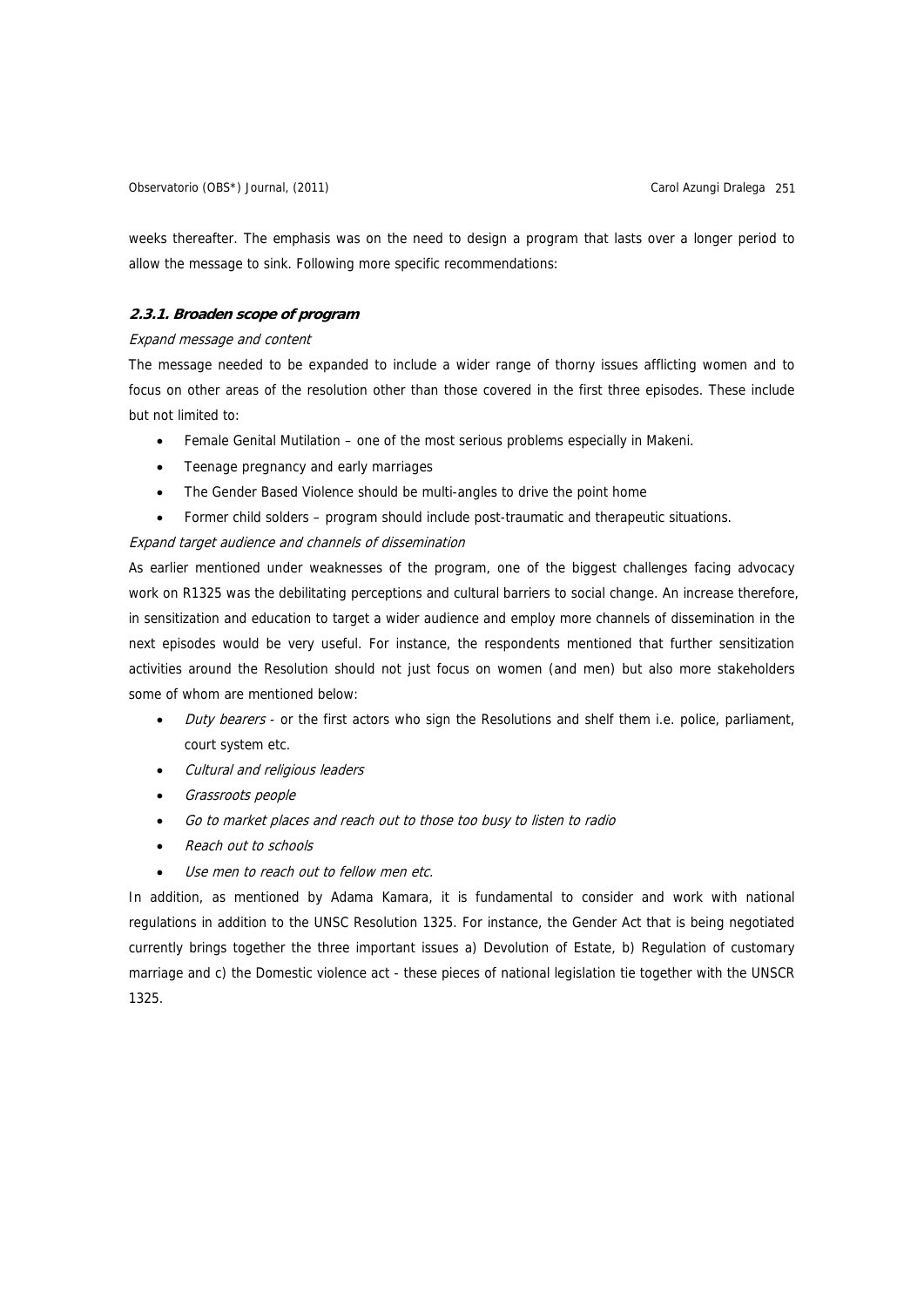#### **2.3.2. More training and better time management required**

 Training was deemed necessary to solidify knowledge and mastery of the R1325. Training needs were also tied with time issues as the time allocated for the preparatory and dissemination phases (i.e. the one-day workshops and time drama as aired respectively) was insufficient. In the words of one of the respondents "the time for the workshop was too tight to have a solid impact on the capacity – as a women's advocacy group member I was very illiterate on R1325 and still need more education, what then those people in the community who have never heard anything about it, or even those hiding behind culture" - Adama Kamara. Suggestions included:

- 1. Participants should be informed well in time, to give them ample time to organize themselves in a way that they wouldn't feel overloaded.
- 2. The participatory programs/processes at the workshops needed more time to learn the various techniques, i.e. developing themes and script writing because they needed to apply these later on in their organizational work.

**Include other languages** to avoid exclusion. The specific suggestions concerning Themne older speakers complaining that the language was for young people and rather diluted, a mix to carter for both the young and older Themne speakers would suffice. In addition, casts from other languages should be ethnic from that language.

## **2.3.3. The program needs proper discussion forum**

Although some organizations such as Thorough Life and Talking Drums took it upon themselves to engender dialogue, a discussion forum was not part of IWTC program in Sierra Leone. Partners suggested the opening up of communicative spaces whereby:

- Partner organization would come in to address doubts, get feedback and provide more information on the Resolution.
- The women also suggested the use of public address systems and platforms such as market places as avenues to engage the public, obtain/record their views where possible and air them on radio which should get more people tuned in.
- Another suggestion was that ccommunity radios need to be motivated to air the dramas as part of their programming instead of material to be paid for.

Accreditation of all organizations at the end of the dramas.

## **2.3.4. Tackling financial and sustainability issues**

On a more specific note, in order to tackle the thorny issues of funding and curbing the dependency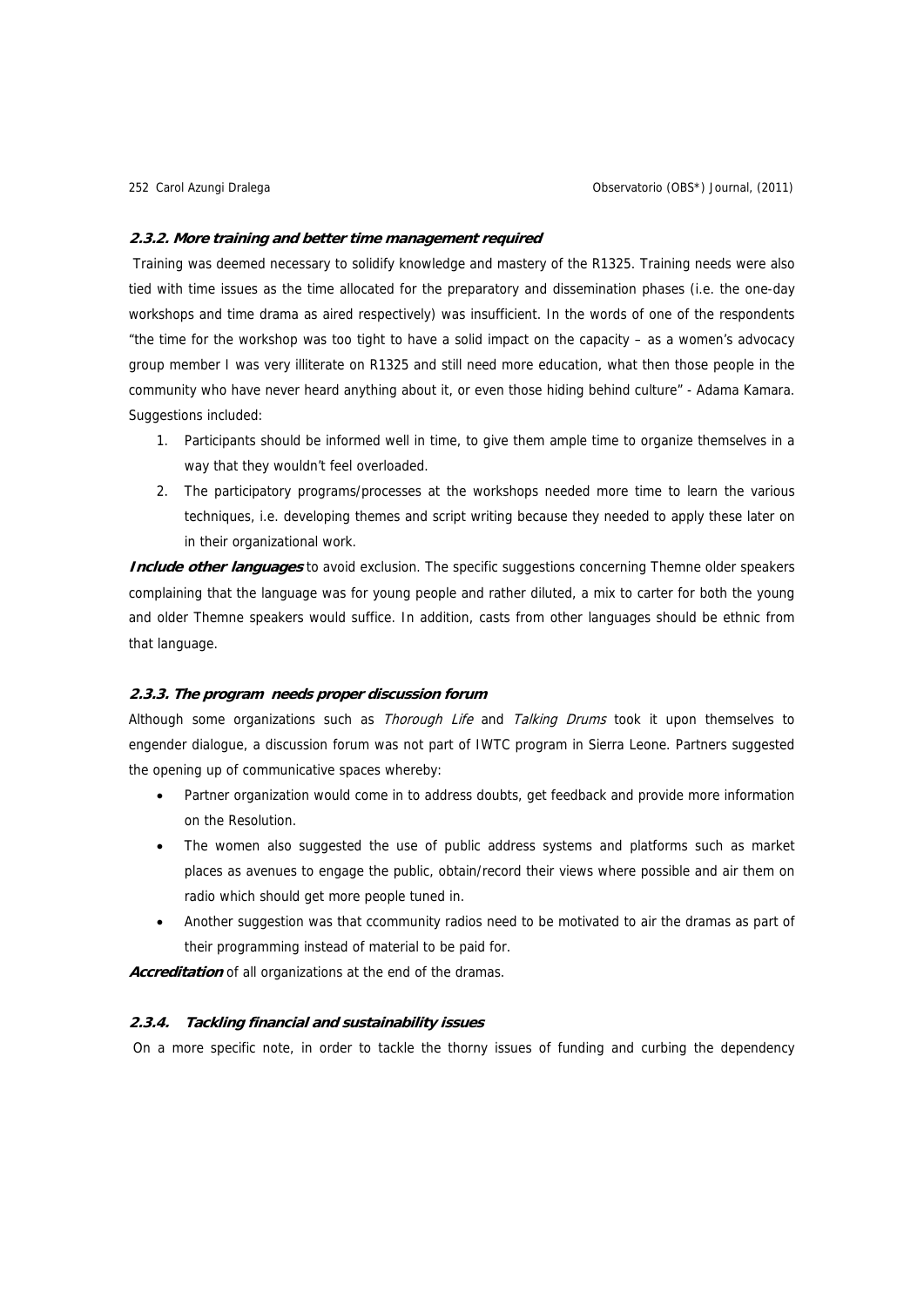syndrome that was evident in both Sierra Leone and Uganda projects, here are a few suggestions:

- Training in fundraising skills: Being able to raise own funds would empower women to take control of the programs during and after IWTC has left the scene and help in sustaining their other advocacy work as a long term solution to continuity. Self help or self reliance is one of the crucial aspects of effective empowerment as it enables ownership, control, confidence and efficiency in program prioritization and execution.
- Collaborate with partners Collaborating with other funding partners (i.e. NGOs, local government) has an added advantage of "shooting many birds with few arrows". This is because several organizations or institutions/government ministries have budgets to deal to **similar**  programs. In addition to duplicating several services, they often encourage "greed" which money can be put to better use say by co-sponsoring a program. I believe this is a negotiation a local partner could successfully undertake.
- Budgetary provisions for continuity  $-$  Once again, the partner organizations can be offered financial assistance (i.e. on quarterly, annually basis, etc) or linked to IWTC identified funders to help them sustain their programs. This is an important point in pursuing the next point:

### **2.3.5. Steps or strategies for moving awareness to action**

- Provide for budget All the partner organizations expressed challenges in dealing with outcomes of the radio programs i.e. how to help women beyond raising awareness on R1325. For instance, in Sierra Leone, while the respondent from Makeni pointed out the alarming rate and cases of rape and domestic violence i.e. 15 cases in the moth of February 2009 alone, a more urgent call for action came from Freetown (by Martha Chigozie of "Thorough Life") requesting immediate financial assistance for the eight rape victims that week who were in hospital while the culprits were nowhere to be found. Often a time, also as was the case in Uganda, the partner women's organization had their hands tied because they couldn't help the "financially poor" victims with medical expenses nor with the payment of fees (for forms, and other charges) required in courts, police, hospitals to effect action against perpetrators of the crimes. Empowering these partners with fundraising skills; identifying funders or providing funds for action may arguably come a long way in moving awareness to action.
- Bring R1820 on board bringing R1820 on board as a legal tool to boost R1325 in terms of enhancing action and drawing relevant "action" based institutions such as the police, courts and so on to join the fight is vital.
- Involve and engage the "Actors and movers" Directly involving  $a$ ) law enforcers such as the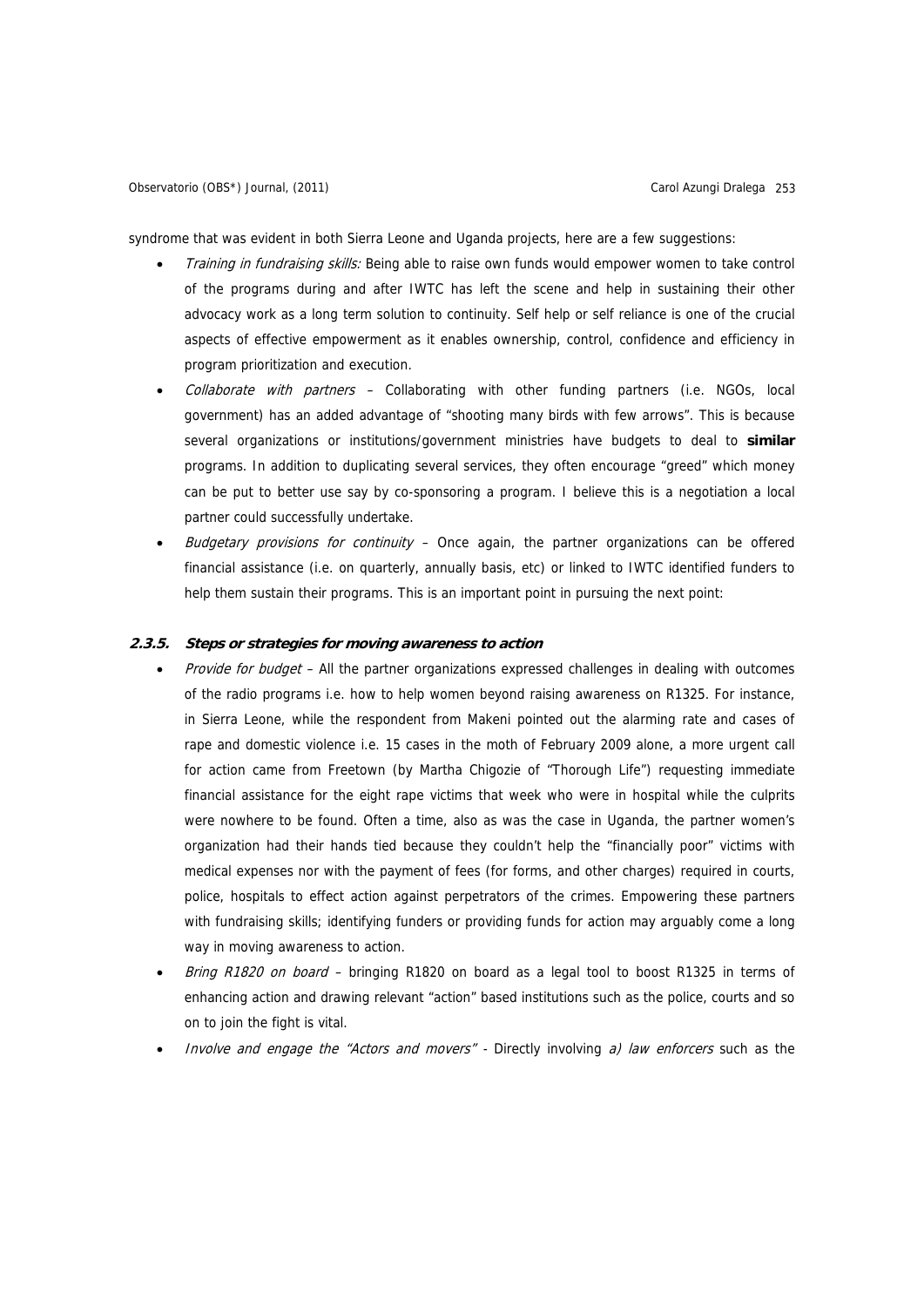police and court officials in the programs with the aim of fostering action promises to bring about social change and action. For instance, hosting the police chief or magistrate, media personnel and so on to explain the repercussions and what sort of punishments culprits say, of rape will receive may go along ay in stopping would-be perpetrators. In terms of nationalizing the agenda, officials from the b) relevant ministries may also come on radio to warn on violation of women's rights and corruption in the police, court and hospital systems that impede action. In both countries,  $c$ ) other institutions (such as cultural and religious) were believed to have power to effect social change. These could be employed beyond raising awareness to fostering action and justice for the victims at the community level. Here,  $d$ ) the media practitioners would play a pivotal role as they have to be vigilant in providing the communicative platform for raising awareness on not just R1325 but the repercussions of crimes the resolution addresses – that's why the media (practitioners) have to come to the center stage too.

# **3. Participatory communication for social change – a theoretical uptake**

#### 3.1. Introduction

The IWTC programs in Sierra Leone are embedded in the theoretical principles of participatory communication for social change. Here, Participatory Communication can be seen as a strategy that brings together and addresses the debilitating interrelation between the three areas of interest for this assessment (see chart below) which is: war/conflict, women and development and this is how.

Chart showing pivotal role of PC in addressing an intersection of war, women and development



Today, with conflicts in almost every region, it has become clear that development and security issues are inextricably intertwined. As is the context for this assessment, underdevelopment raises the likelihood of instability; war obliterates development gains and whereas women are sometimes among the perpetrators of conflict, far more often they are among those who suffer the greatest harm. According to a recent UNIFEM report, in today's conflicts, more than 70 per cent of the casualties are civilians-most of them women and children. Women also face specific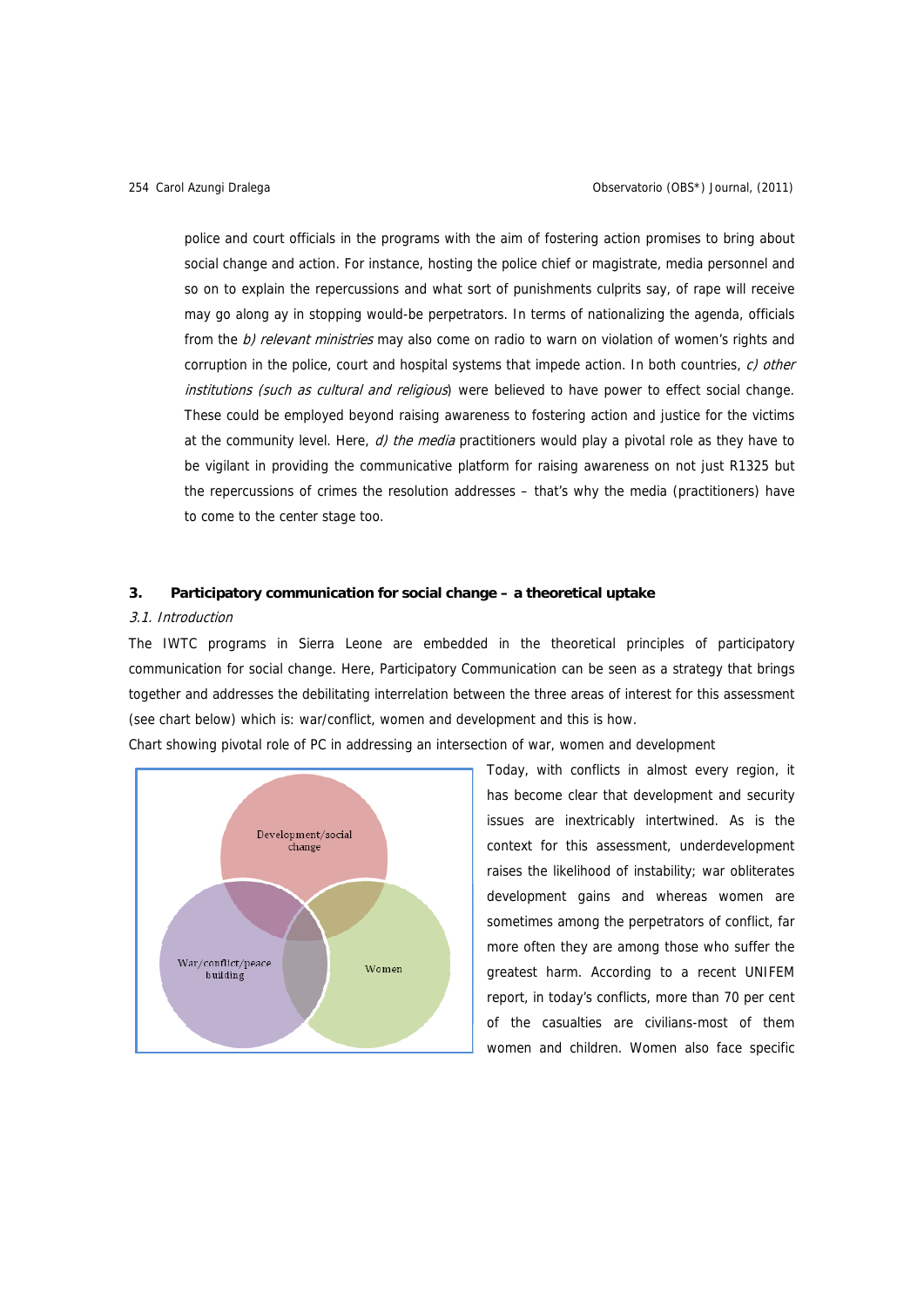and devastating forms of violence related to gender, including rape as a weapon of war and sexual slavery, practices that in turn greatly increase their vulnerability to HIV/AIDS. As women struggle to keep families together and care for the wounded on the margins of fragile war economies, they are the first to be affected by infrastructure breakdown, and may be forced into survival strategies that involve exploitation (UNIFEM, 2009).

Communication is considered a central factor in bringing about empowerment and social change and participatory communication (PC) a vital prerequisite in achieving this goal. This section presents a brief outline of the main principles of PC in relation to feminism. These are discussed in relation to the IWTC programs. The aim is to assess both the scholastic and practical pragmatism of the participatory communication projects.

Participatory communication is the communication aspect of the participatory paradigm which sees participation as a basic human right, the right to think, express oneself, belong to a group, be recognized as a person, appreciated and respected and have some say in crucial decisions affecting one's life. Here, individuals, communities as well as nations must taken up active roles in the development programs and processes (Liao 2009; Jacobson & Servaes 1999).

Given the shortcomings of the top-down development (communication) approach, participatory development arose as an alternative to the traditional **modernization paradigm**. Within this dominant paradigm which started after the WWII in the early 1950s, the belief then was developing countries would follow in the footsteps of the developed countries, going through the same trajectory of development, but at much greater speed. The modernization paradigm embraced a unidirectional, mechanistic and deterministic view of development, where the stages of growth were seen as irreversible and universal. Communication was a vertical, authority-based, top-bottom and expert-driven process. The mass media were considered vehicles for the transference of new ideas and models from developed nations to the Third World and from urban to rural areas (Lerner 1958; Liao 2009).

 The dominant paradigm underwent far-reaching interrogation and criticism from the 1970s by scholars and practitioners around the globe – after the failures of several projects to bring about development. The vertical, authority-based, top-bottom, expert-driven processes and the centre-periphery approaches of the dominant paradigm were all brought to question as ideologically imperialistic, out of context, patronizing, disempowering and of perpetrating **dependency** of developing countries on the developed.

This fall out led to a shift to alternative communication thinking: Here is a summary of some of the benchmarks that mainly centre on participation - effective communication projects had to:

- Start from the grassroots
- Engender dialogue and two-way flows of communication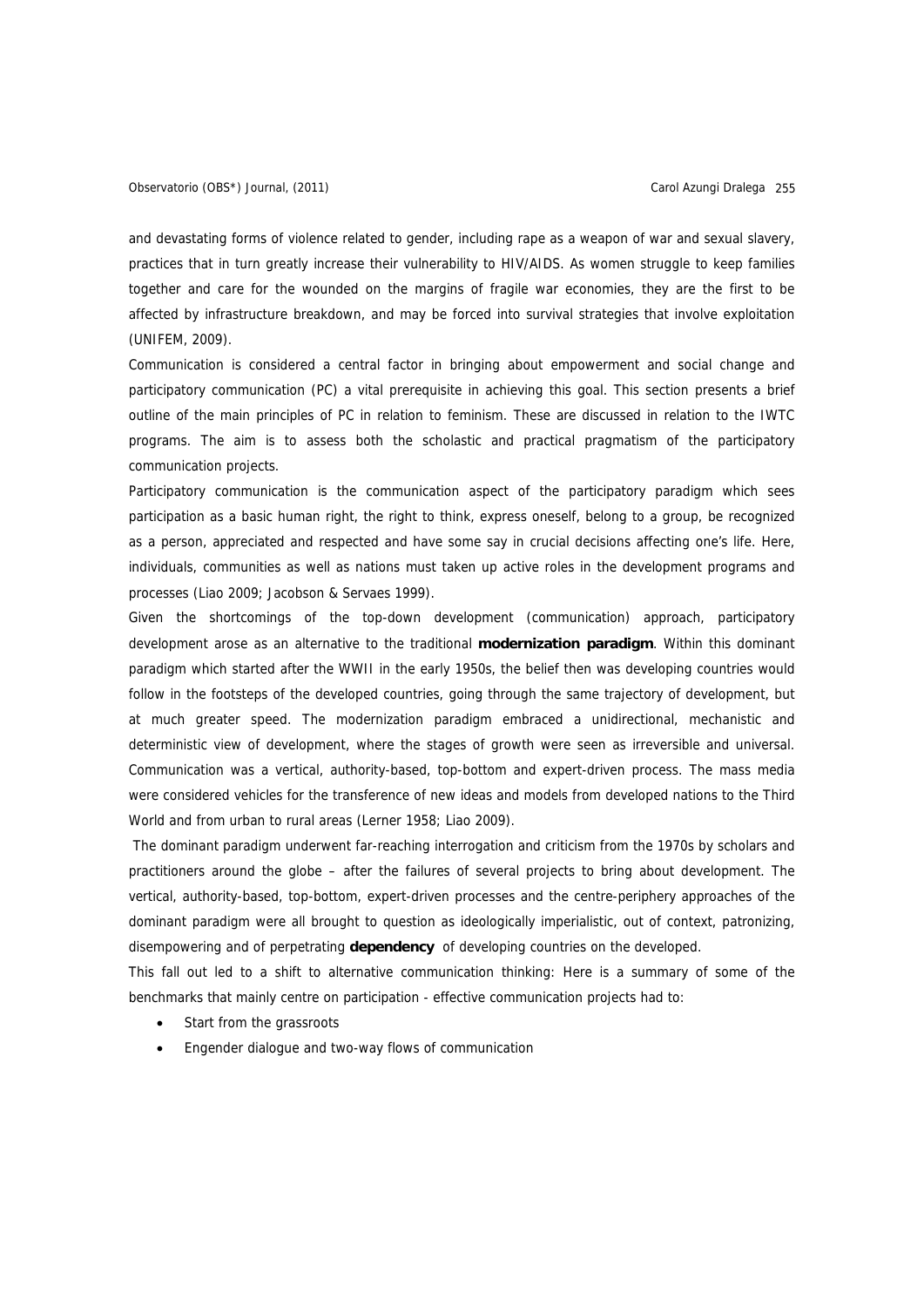- Encourage small, community ownership, community understandable content
- Recognize local cultures and traditions
- Disaggregate audiences (e.g. women, youth etc) for development communication as these different audiences had different needs and communication requirements
- Promote equity in distribution of information.
- Provide the independence of local communities to tailor development projects to their own objectives.
- Integrate old and new ideas, the traditional and modern systems, the endogenous and exogenous elements to constitute a unique blend suited to the needs of a particular community, but most importantly and centrally promote the
- Active participation of people at the grassroots (Huesca 2003; Jacobson & Servaes 1999; Melkote & Steeves, 2001)

For this analysis, the above benchmarks to participatory communication are classified in five interrelated themes: Multiplicity, participation, dialogue, power, levels of participation - These, it is believed, provide appropriate guidelines to assess IWTC's program objectives of fostering : participation, ownership, understanding, relevancy and advocacy/action around R1325. It has to be remembered that PC is relevant for gender studies as its principles serve the interests of marginalized groups (Liao 2009).

# **3.2.Multiplicity and grassroots foci/media**

One of the more generally and fully articulated concepts to emerge from the participatory development communication is that of multiplicity, the other which is related to multiplicity is the recourse to grassroots media focus. The calls for grassroots media as a starting point for participatory communication attribute small, local, community owned and managed media to empowerment of the communities of interest. The argument being that in pursuing a grassroots foci, the community will be assured of access to communicative spaces as well as have control over the media agenda which reflects the specific interests and capacities of the communities they serve i.e. use of local language, locally generated content/ realities, etc) (Wanyeki 2000; Dralega, 2008). These aspects have been achieved to a great extent through the IWTC project that used community radio<sup>4</sup> drama reflecting the realities of the women in relation to R1325 as shown in the strengths of the programs. The IWTC case however, shows that this approach when applied to empowering women at local levels is not unproblematic nor transparent as several constraints such as socio-cultural and political aspects impeded the effectiveness of the programs – also reflected in

<sup>4&</sup>lt;br>The advantages of radio have been pointed out in the introduction and in the text.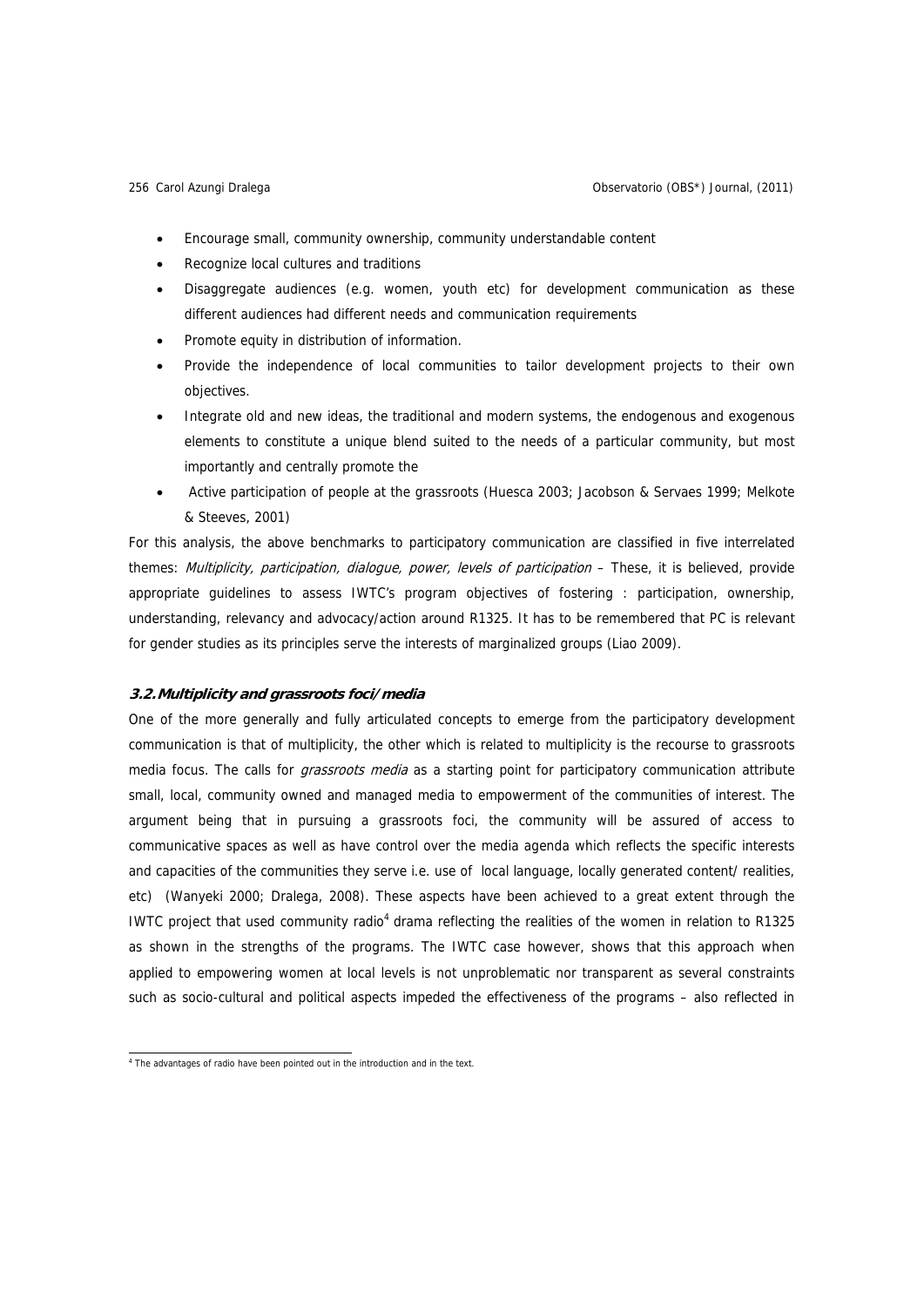the various constraints and gaps reported earlier. A starting point is to deal with the power dynamics, further discussed below.

The *multiplicity* approach recommends strong, grassroots participation in development efforts but explicitly rejects universal approaches to its application. Instead it emphasizes diversity and pluralism suggesting that a people, nations and regions cultivate their own, responsive approaches to self-determined goals that emerge out of participatory processes. (Liao 2009; Huesca 2003). IWTC projects have a common overall goal of using participatory approaches to raise awareness on R1325 (i.e. radio drama, locally generated stories etc), However, different paths are pursued and developed by the partners in the various countries IWTC have initiated similar programs<sup>5</sup>. This was a positive as participants were able to generate drama reflective of the individual community realities relating to R1325 which enabled not just the ownership, but created relevancy, and also helped empower women to take active roles in the fight for social change. The suggestions from the field that should be promoted /continued by IWTC however suggested that whereas these different approaches were great, they needed to share and learn from different contexts (e.g. suggestions for exchange visits) as a way to improve advocacy and enhance learning.

## **3.3.Dialogue as transformative and empowering**

Dialogue was not part of the IWTC project in Sierra Leone.

One of the fiercest critics of the modernization paradigm was its disregard for two-way flow of communication as most development programs were top-down in nature and communicated by "experts" with limited possibilities for feedback (Huesca 2003). One important aspect of feminist pragmatism of participatory communication is the empowering role dialogue plays in the development process. Haraway (1991) asserts that knowledge claims should be based on people's lives rather than from the above or from nowhere. Liao (2009) explains that the connectedness, understanding, and empowerment facilitated by dialogue and communication is the starting point and the foundation of a sustainable development (Ibid.).

#### The transformative role of dialogue

The transformation of a society starts at the individual level. The essence of participatory communication actually comprises transformations at the individual level, followed by transformations at the communal and societal level, and followed by transformations at the political level (Burkey 1993). How does dialogue contribute to personal growth and

empowerment? Liao (2009) argues that in the process of development, dialogue has three functions. *First*, participants in development learn about new knowledge and practices in dialogues. Here, dialogue is the

<sup>&</sup>lt;sup>5</sup> An example is Uganda, where IWTC undertook a similar project targeting grassroots women's organizations, media houses, scriptwriters and drama groups.<br>This researcher has assessed the Uganda project as well on behalf o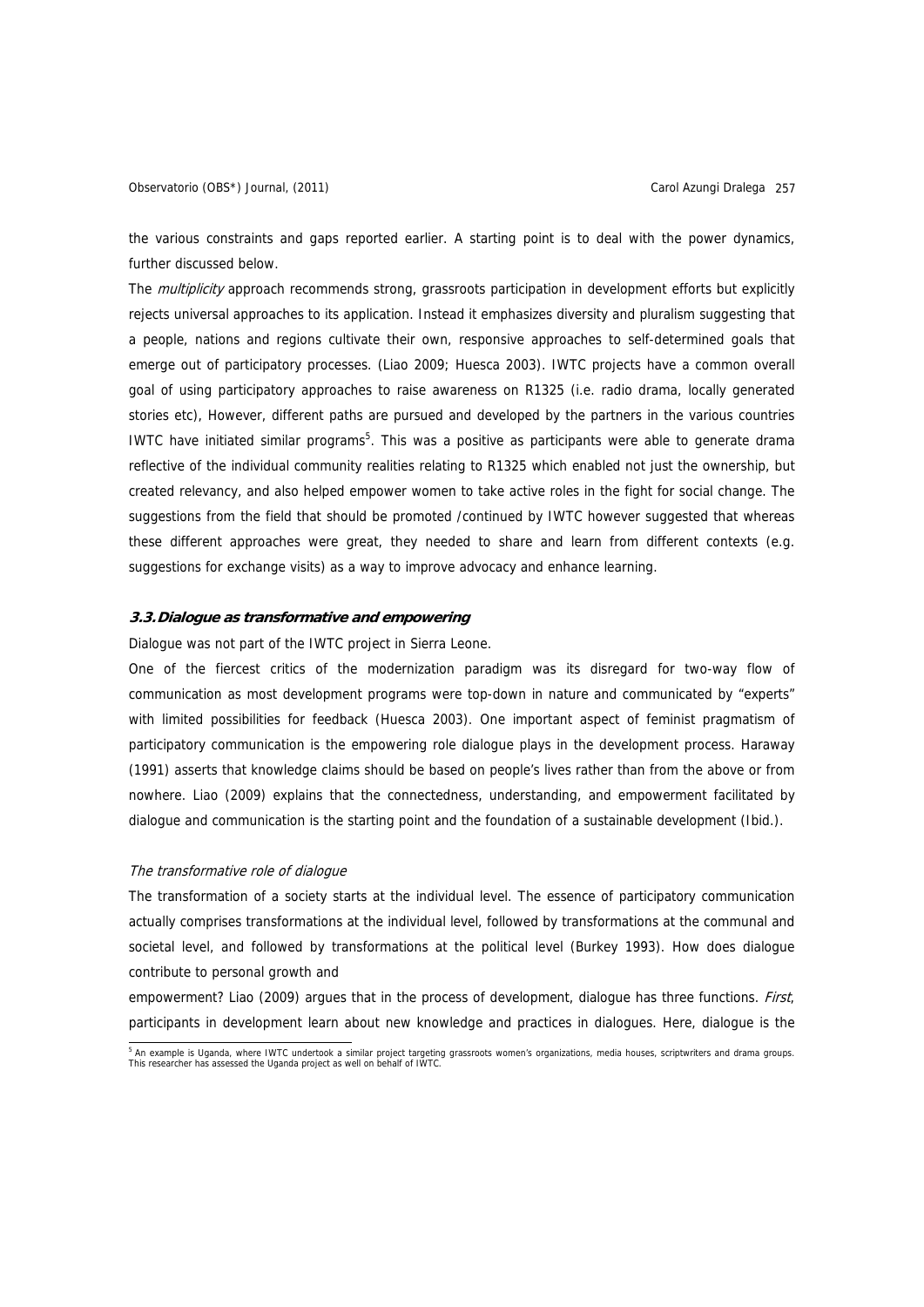means for learning, which is, in fact, a reciprocal process. Development agencies learning from the people and the people learn from the development agencies, and people also learn from each other – as was also the case with the IWTC workshops in both countries.

Second, Liao argues that the redefinition and transformation of the self is achieved in dialogues. This process is called conscientization first put forth by Paulo Freire (1970), a process where an individual becomes aware of the self and becomes capable of critically assessing her or his positions relative to the surrounding social and political environment. Conscientization also enables individuals to make decisions that affect their lives and empowers individuals to act upon those decisions. Freire developed the concept of conscientization as part of his literacy pedagogy. Education, for Freire, is not just for the transmission of ideas and skills but also for empowerment. Here, dialogue serves the same role as education, as a vehicle for empowerment to transform individuals from within and enable individuals to come to the self-realization that they can actively participate in the development process, which will profoundly affect their lives. Examples from Sierra Leone involving victims of GBV who sought help/action from partner organizations after the R1325 drama are cases in point – here, the partner organizations either counseled the victims or referred them to the appropriate "action" institutions i.e. police, court or hospitals. But the lack of (financial) capacity and institutional support as explained elsewhere in this article was a big barrier to the effective empowerment.

Third, dialogue is the means for the establishment of connections among individuals and among communities for a larger perspective. The connectedness is the human condition under which transformed individuals go beyond the self and establish social or political relationships with other individuals. The selfawareness and self-realization is further reinforced in this socializing process. Although, it sometimes drew negative responses from the communities, the dialogue provisions in the IWTC programs to a limited level in Sierra Leone, did engage communities in collective negotiation of the R1325 – something that should be maintained and expanded as recommended in this study.

#### The empowering role of dialogue

Empowerment has been the most discussed central concept in feminism (Shrewsbury, 1997). For many feminist theorists, the main purpose of feminism is for empowerment (Collins, 1991; Deveauz, 1994). Feminism grows out of social and political movements aiming to bring justice into society, and empowerment concerns itself with the transformation of individual and social consciousness, which are prerequisites for political actions (Liao 2009). According to Said (1979), empowerment is to fuel a person with the ability to see unequal power relations, to analyze the situation and to initiate actions to bring changes into society. Empowerment is to say your say. Thus, communication could play a significant role in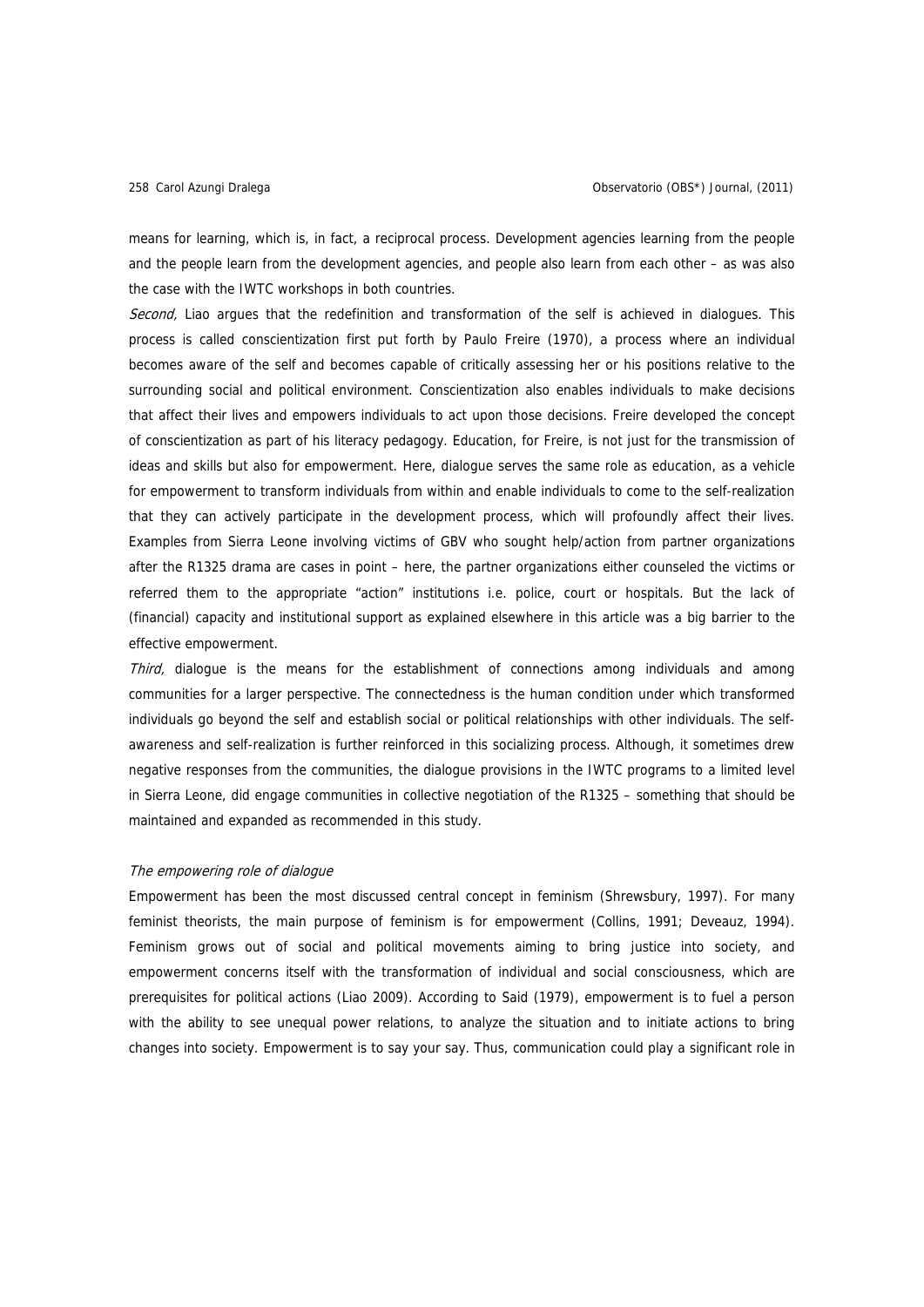the struggle for empowerment and justice and that's why continuity of the IWTC projects on awareness raising – following revisions/recommendations from this report – is of central importance. Here, by focusing on empowerment, we can vision a concept of power not as domination (as discussed below), but as energy, capacity, and potential for self-definition (Shrewsbury, 1997; Collins, 1991).

#### Role of power

Some advocates of participatory communication either ignore the issue of power or naively call for its general distribution between countries, within countries, between sexes. Power has been theorized as multi-centered (Tehranian 1999). As is relevant for this assessment, this view acknowledges the role of institutions and structures but emphasizes the role of human agency in reproducing and transforming them (Tehranian 1999).Within the general framework of power, participatory communication is seen by some as being a potential source of social transformation (Liao 2009; Riano 1994). By virtue of differences – ethnic, gender, sexual etc – that multiple social actors bring to social change projects, PC reveals how power functions to subordinate and in this case abuse women. Here, as mentioned above, participation can function to cultivate "generative power" where individuals and groups develop the capacity for advocacy and action – which can also be harnessed to reshape and transform conditions of subordination (Nair & White 1987) as shown from the advocacy and action programs in Sierra Leone i.e. empowerment of women local leaders to stand for local council election by WPJP can be used as an example.

On the other hand, the IWTC programs have also revealed a less optimistic  $6$  role of the power of participation as either insufficient or problematic in and of itself to alter power relations in society – to bring action and justice to the victims. This particularly refers to the patriarchal hindrances combined with economic hardships manifested in the feminization of poverty and powerlessness of women to seek retribution and the corruption by responsible actors (i.e. police, court) among others. Here, participation by the IWTC partner organizations was necessary but not sufficient in engaging and altering power relations. As further explained in recommendations, PC that is not guided towards a priori structural goal, such as building progressive institutions or deconstructing dominating discourses by involving/and demanding accountability of "actors" /institutions (police, courts, hospitals, ministries, governments) at local, national and regional levels runs the risk of dissolving into a self-indulgent exercise. As mentioned earlier, the relationship between PC and dominant power structures is neither transparent nor unproblematic and needs to be reexamined by IWTC for their future programs<sup>7</sup>.

<sup>&</sup>lt;sup>6</sup> Particularly refer to inability to generate action.

<sup>7</sup> Refer to recommendations above.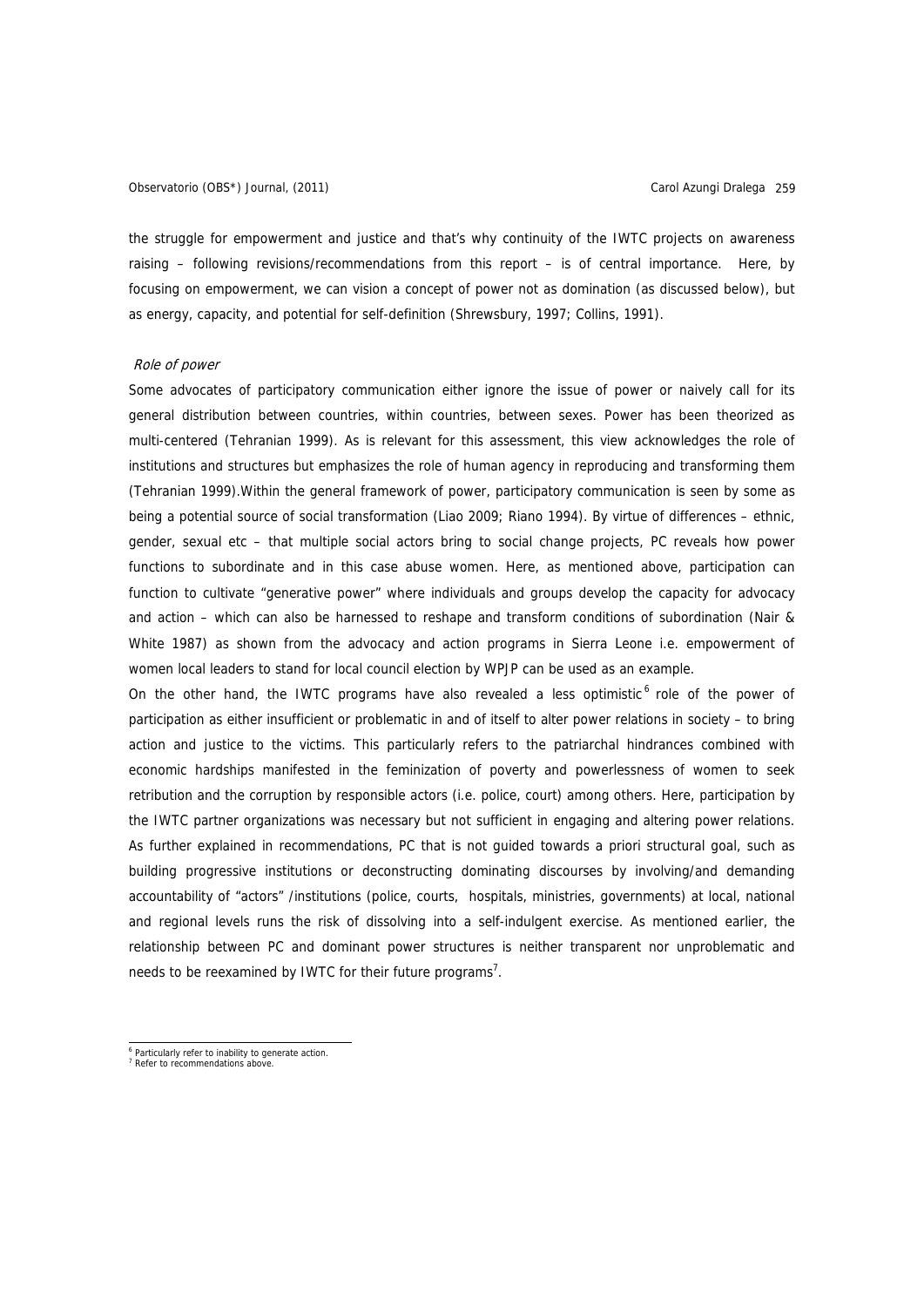#### **3.4.Levels of participation**

A number of researchers have worked to identify differential levels in participation i.e. active identification of development issues and goals and full authority in project governance from planning, implementation and evaluation (Estrada 1998, Huesca 2003). These stages are usually guided by either contextual qualities of participants themselves or by organizational constraints of supporting development organizations who most frequently implement participation on limited level, such as using focus groups in the initial phase of an information campaign because of organizational goals and limitations on time and resources (Huesca 2003). The various levels are normally conceptualized in a complex interaction with contextual and structural constraints. In Sierra Leone, while engendering local participation, IWTC cultivated a more directive role for themselves – something Thapalia (1996) has labeled "transformational leadership" – aimed at constructing a shared vision and commitment to awareness raising and action on R1325. This obviously generated some positives but despite the participatory approaches, there was still a certain lack of ownership of the project especially after IWTC had left the scene. Issues of dependency syndrome relating to the lack of financial stamina that can allow fuller ownership and continuity have been taken up in recommendations.

# **4. Conclusion**

In short then, theoretically speaking, in pursuing participatory approaches to their projects in Sierra Leone, IWTC has to a large extent, managed to foster ownership, awareness/understanding of R1325, relevancy, advocacy and some action that benefited some of the women's advocacy groups involved. These strengths were however, limited mainly because of issues related to power (economic, political, structural and human agency related) – indicating the need to rethink and integrate solutions that addressed the issue of power, and engender dialogue in order to move the IWTC program forward.

# **Reference List**

Burkey, S. (1993). People First: A Guide to Self-Reliant Participatory Rural Development. London: Zed Books Ltd.

Collins, P. H. (1991). Black Feminist Thought: Knowledge, Consciousness, and the Politics of Empowerment. New York: Routledge.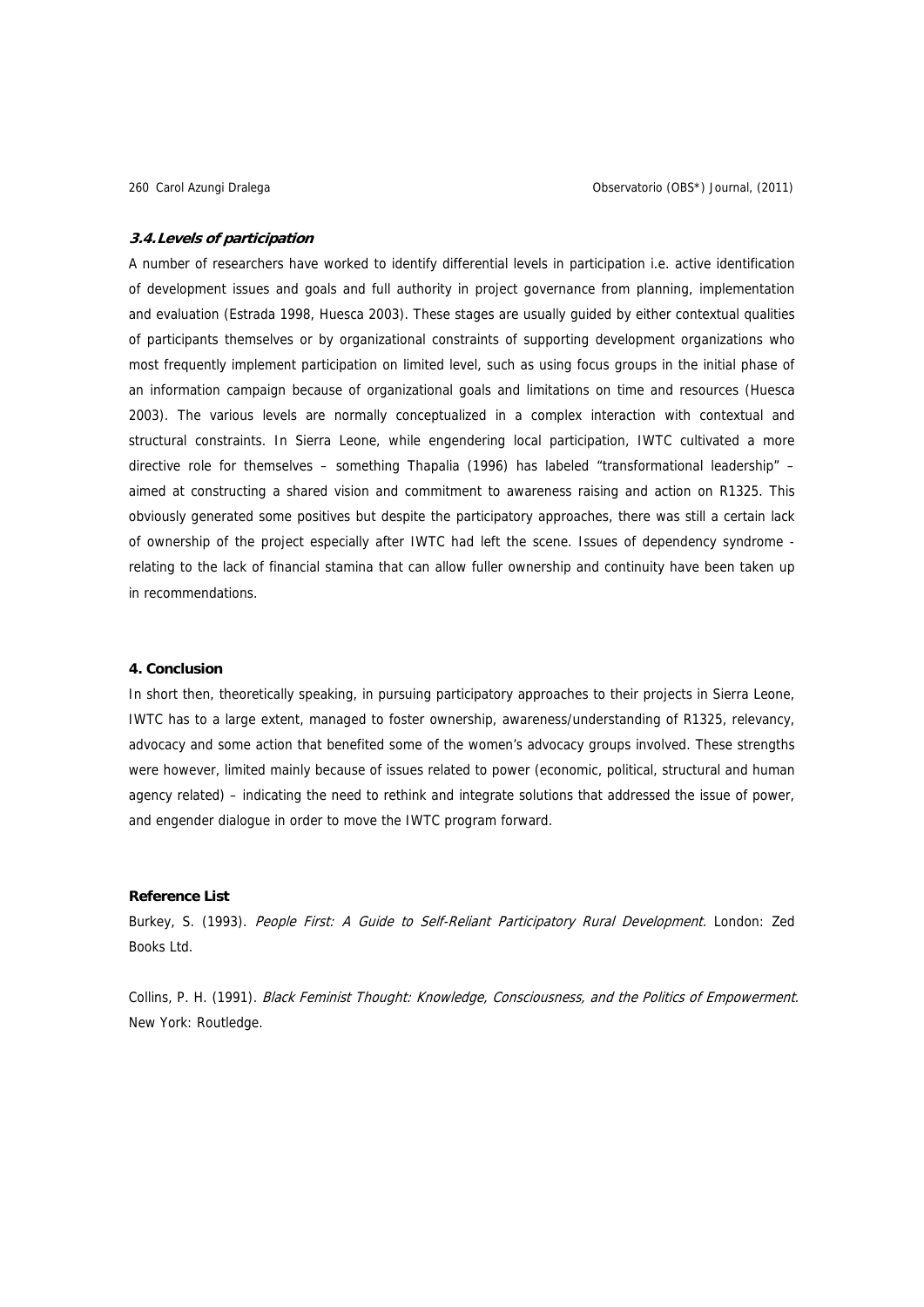Observatorio (OBS\*) Journal, (2011) Carol Azungi Dralega 261

Deveauz, M. (1994). Feminism and empowerment: a critical reading of Foucault. Feminist Studies, 20 (2), 223-47.

Dralega, C. A. (2009) Learning for Peace through community radio in Uganda – a case of Radio Apac. In Munro, T. & Baksh R. (2009) Learning to Live Together: Using interactive media for respect and understanding. Vancouver: The Commonwealth of Learning.

Dralega, C.A. (2008) ICT Based Development of Marginal Communities: Participatory Approaches to Communication, Empowerment and Engagement in Rural Uganda. Oslo: UNIPUB

Freire, P. (1997). Pedagogy of the Oppressed. New York: Continuum.

Gumicio-Dragon, A. (2001) Making Waves: Stories of Participatory Communication for Social Change. New York: The Rockefeller Foundation.

Haraway, D. J. (1991). Simians, Cyborgs, and Women: The Reinvention of Nature. New York: Routledge

Huesca, R (2003) Participatory Approaches to communication for development in Mody, B. (2003) International and Development communication:  $a 21<sup>st</sup>$ -Centruty Perspective. London: Sage

Jacobson, T. & Servaes, J. (eds.) (1999) Theoretical Approaches to Participatory Communication. New Jersey, International Association for Media Communication Research.

Jones, S. & Lewis P.M. (2006) From the Margins to the cutting edge: Community Media and Empowerment. Cresskill, New Jersey: Hampton Press

Lerner, D. (1958) The Passing of Traditional Society. The Free Press of Glencoe.

Liao, H. (2009) "Toward a Feminist Pragmatism of Participatory Communication" Paper presented at the annual meeting of the International Communication Association, Sheraton New York, New York City, NY. http://www.allacademic.com/meta/p13988\_index.html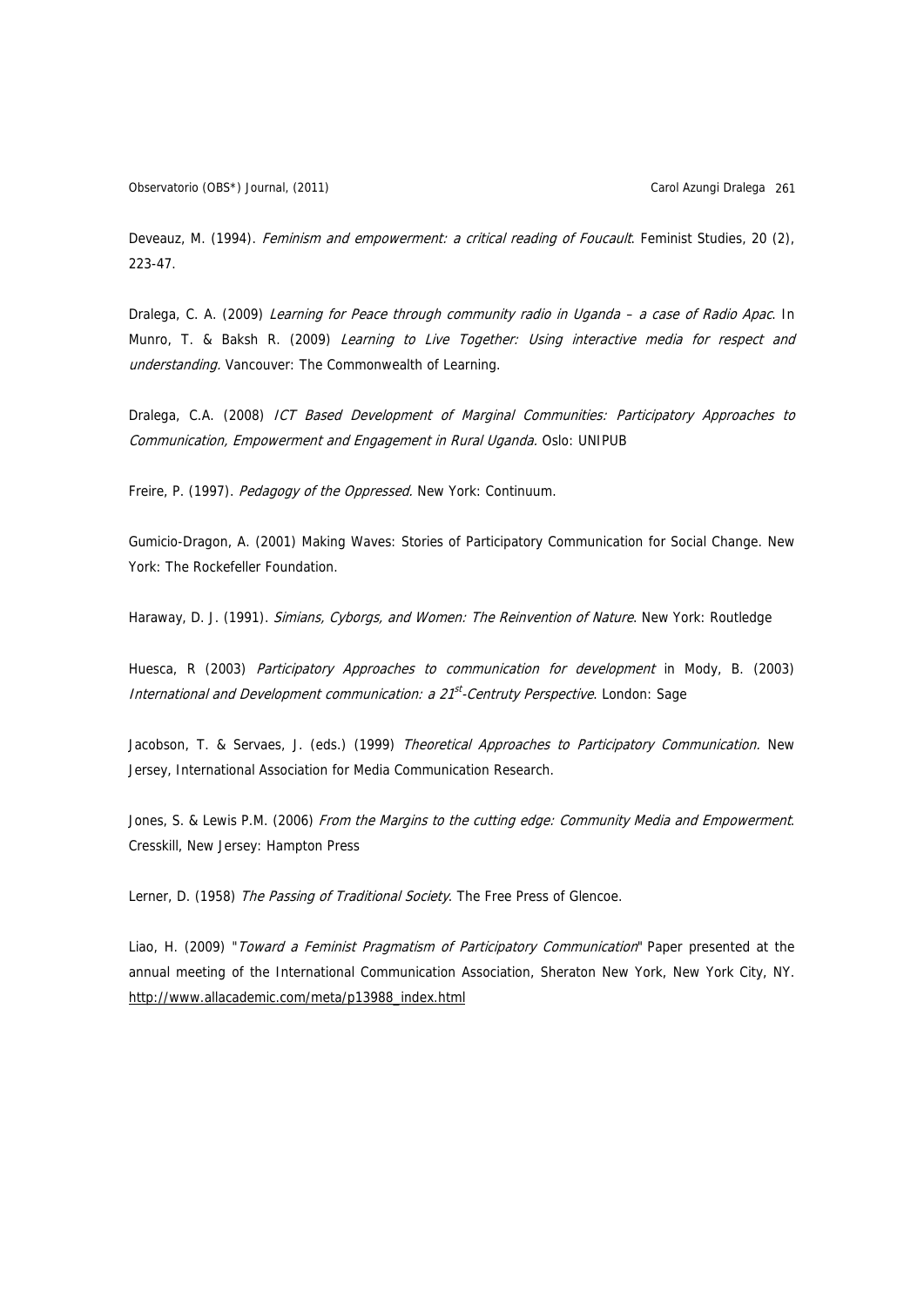Melkote, S. R. and Steeves, H. L. (2001) Communication for Development in the Third World: Theory and Practice for Empowerment, (2<sup>nd</sup> Ed.) London: Sage Publications Ltd.

Nair KS & White S. (1987) Participatory Message Development: A conceptual Framework. Media Development 34(3).

Riano, P. (1994) Women in Grassroots communication - furthering social change. London: Sage.

Tehranian, M. (1999) Global Communication and World Politics: Domination, Development, and Discourse. Boulder: Lynne Rienner.

Thapalia, F. (1996) Animatation and Leadership In J. Servaes, T. L. Jacobson, & S. A. White (Eds.). Participatory communication for social change

Said, E. W. (1979). Orientalism. New York: Vintage Books.

Shrewsbury, C. M. (1997). What is feminist pedagogy? Women's Studies Quarterly, 25 (1-2), 166-74.

Wanyeki, L. M. (2000) The Development of Community Media in English speaking West Africa. In Boafo K.S.T. (ed.) Promoting Community Media in Africa. Paris: UNESCO.

Women's Commission for Refugee Women & Children: New York. "Learning in a War Zone: Education in Northern Uganda – 2005"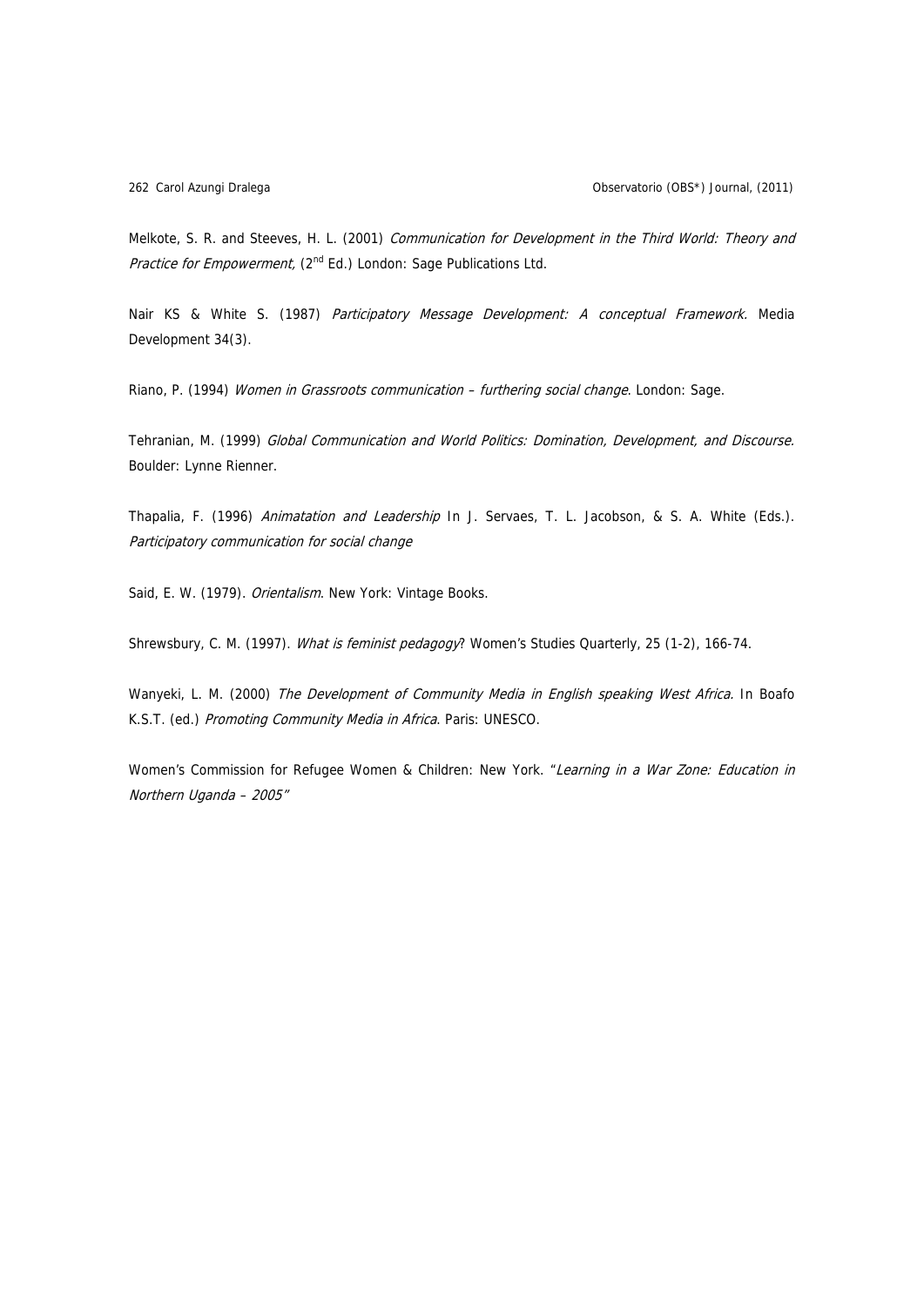# **Appendix 1: Respondents**

# **SIERRA LEONE**

| Name.                     | Organization                                                               | <b>District</b> | Role in IWTC program           |
|---------------------------|----------------------------------------------------------------------------|-----------------|--------------------------------|
| Shella Dallas-<br>Katzman | <b>IWTC</b> consultant                                                     |                 | Consultant/facilitator         |
| Adama Kamara              | Network Movement for Justice<br>and Development                            | Freetown        | Women's NGO rep.               |
| Gladys Brima              | Women's Partnership for Justice<br>and Peace                               | Freetown        | Women's NGO rep.               |
| Nancy Sesay               | Search for Common<br>Ground/Talking Drum                                   | Freetown        | Women's NGO rep.               |
| Abass Kamara              | Community Action for Human<br>Security                                     | Makeni          | NGO rep.                       |
| Martha Chigozie           | Thorough Empowerment &<br>Development for Women & Girls<br>in Sierra Leone | Freetown        | Women's NGO rep on<br>workshop |

# **Appendix 2: List of radio programs/languages**

Sierra Leonean productions

Series Title: Women Talk Peace

Languages: Krio, Mende & Themne

Episodes:

Woman Wahala (Women's Troubles)

Kula Go Skul (Kula Goes to School)

Side-by-Side